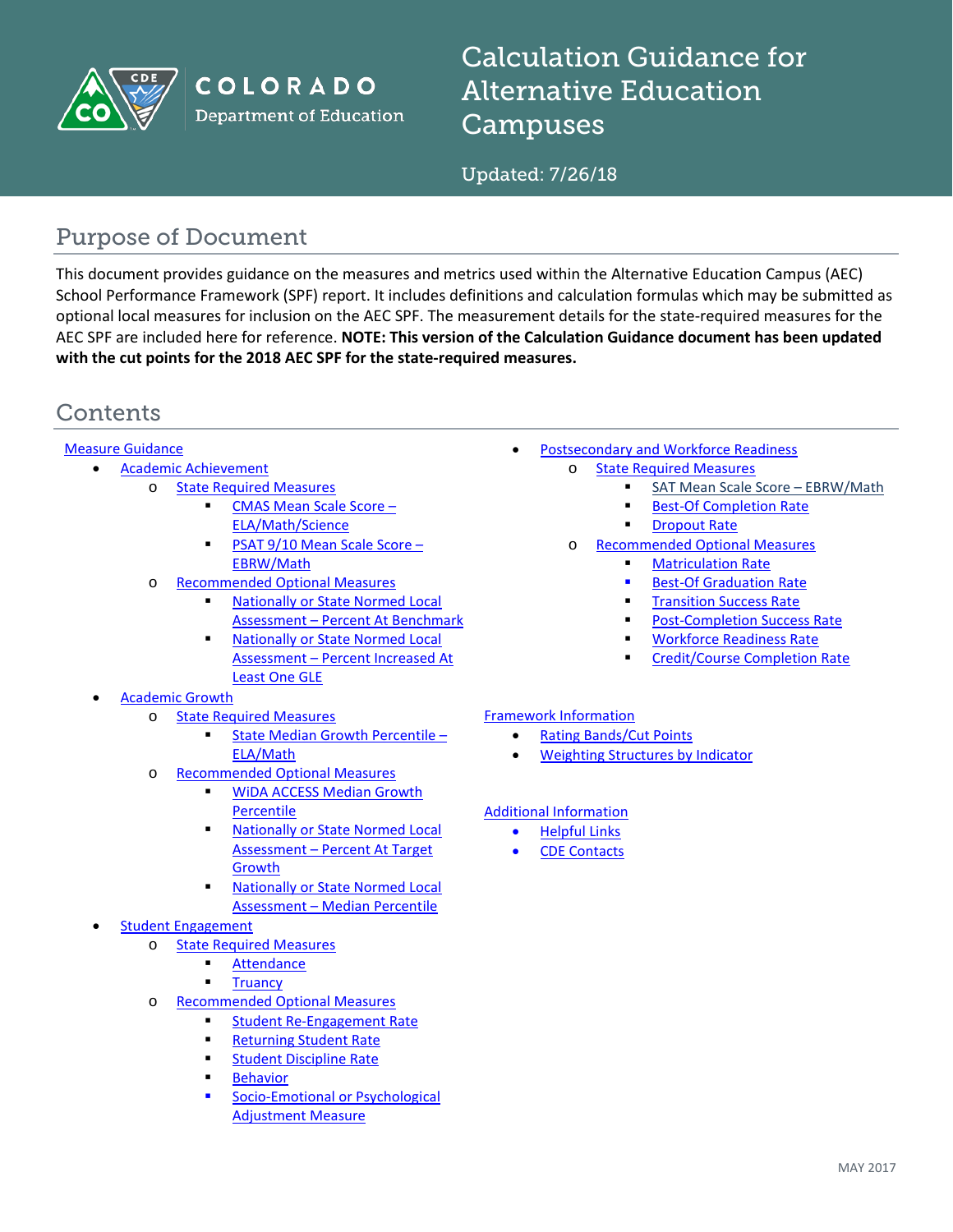

# <span id="page-1-0"></span>Measure Guidance

## <span id="page-1-1"></span>**Academic Achievement Indicator**

### <span id="page-1-2"></span>**State Required Measures**

## <span id="page-1-3"></span>*CMAS Mean Scale Score – ELA/Math/Science*

Measure Type: Required by state.

#### Data Source:

CDE calculates and provides this data for schools on the AEC SPF. Measures are run separately by content area: English Language Arts (ELA), Math, and Science.

#### Definition:

Mean scale score on given content area for all eligible students pooled across 3 years of data.

- Measure will be calculated by CDE for all schools with at least 16 eligible students. Schools with less than 16 eligible students are exempt from this measure.
- Data from Dynamic Learning Maps (DLM), the Colorado Spanish Language Assessment (CSLA), and CoAlt Science will be combined with CMAS data where available. ELA data from DLM and CSLA data will be combined with CMAS ELA data. Math data from DLM will be combined with Math data from CMAS. CoAlt Science data will be combined with CMAS Science results.

#### Eligibility Criteria:

Students are eligible for inclusion in this measure if they meet the following criteria:

- Student was continuously enrolled in school from October 1 through the state test window.
- Student has a valid test score in the given content area.
- Student enrolled in grades 3 through 8 at time of testing in 2015-16, 2016-17, or 2017-18.

| <b>CMAS</b> - English Language Arts |                                      |                         |
|-------------------------------------|--------------------------------------|-------------------------|
| <b>Rating Band</b>                  | <b>School Percentile Ranks</b>       | <b>Mean Scale Score</b> |
| <b>Does Not Meet</b>                | $1st$ to $39th$                      | 650.0                   |
| <b>Approaching</b>                  | 40 <sup>th</sup> to 59 <sup>th</sup> | 700.0                   |
| <b>Meets</b>                        | 60 <sup>th</sup> to 89 <sup>th</sup> | 707.0                   |
| <b>Exceeds</b>                      | $90th$ to $99th$                     | 720.0                   |
|                                     |                                      |                         |
| <b>CMAS - Math</b>                  |                                      |                         |
| <b>Rating Band</b>                  | <b>School Percentile Ranks</b>       | <b>Mean Scale Score</b> |
| <b>Does Not Meet</b>                | $1st$ to $39th$                      | 650.0                   |
| <b>Approaching</b>                  | 40 <sup>th</sup> to 59 <sup>th</sup> | 700.0                   |
| <b>Meets</b>                        | $60th$ to $89th$                     | 706.0                   |
| <b>Exceeds</b>                      | 90 <sup>th</sup> to 99 <sup>th</sup> | 720.0                   |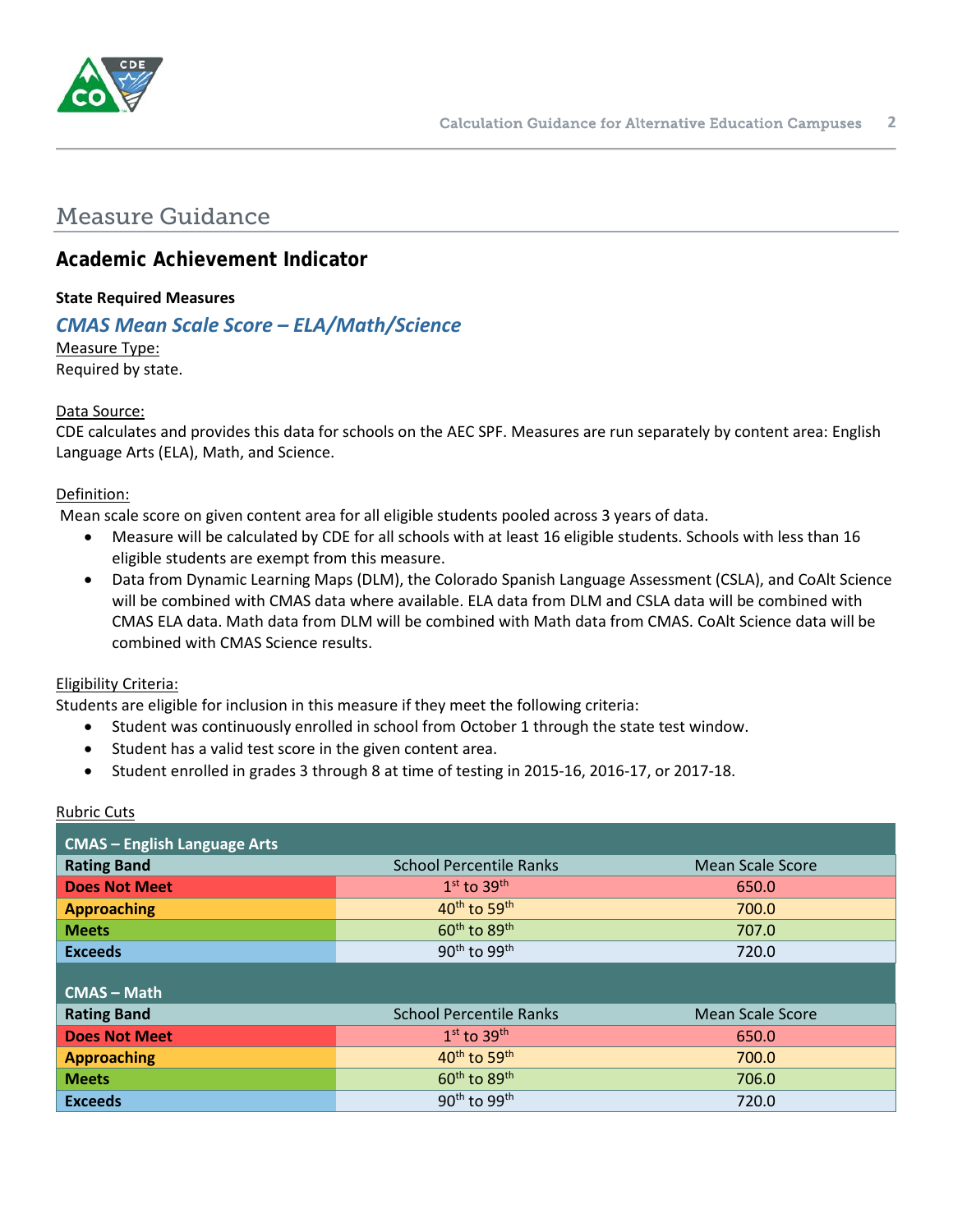

| CMAS – Science     |                                      |                   |
|--------------------|--------------------------------------|-------------------|
| <b>Rating Band</b> | <b>School Percentile Ranks</b>       | Mean Scale Score* |
| Does Not Meet      | $1st$ to 39 <sup>th</sup>            | 300.0             |
| Approaching        | $40^{th}$ to 59 <sup>th</sup>        | 503.0             |
| <b>Meets</b>       | $60^{\text{th}}$ to $89^{\text{th}}$ | 515.0             |
| <b>Exceeds</b>     | $90^{\text{th}}$ to $99^{\text{th}}$ | 577.0             |

\*Note that CMAS Science is on a different scale than CMAS ELA and CMAS Math.

#### Norming Method

This measure was normed using the distribution of CMAS performance across AEC schools in the state of Colorado on the 2016 AEC SPF, which was the first SPF cycle on which these measures were included. These baseline cut points have not been renormed since the 2016 AEC SPF. Cut points were set using the 1<sup>st</sup>, 40<sup>th</sup>, 60<sup>th</sup>, and 90<sup>th</sup> percentile ranks among the AEC school distribution statewide.

## <span id="page-2-0"></span>*PSAT 9/10 Mean Scale Score – EBRW/Math*

Measure Type: Required by state.

#### Data Source:

CDE calculates and provides this data for schools on the AEC SPF. Measures are run separately by content area: Evidence-Based Reading and Writing (EBRW) and Math.

#### Definition:

Mean scale score on given content area for all eligible students pooled across 3 years of data for PSAT 10 and 1 year of data for PSAT 9.\*

- Measure will be calculated by CDE for all schools with at least 16 eligible students. Schools with less than 16 eligible students are exempt from this measure.
- Data from Dynamic Learning Maps (DLM) will be combined with PSAT 9 and PSAT 10 data where available. ELA data from DLM and will be combined with PSAT 9/10 EBRW data. Math data from DLM will be combined with Math data from PSAT 9/10.

#### Eligibility Criteria:

Students are eligible for inclusion in this measure if they meet the following criteria:

- Student was continuously enrolled in school from October 1 through the state test window.
- Student has a valid test score in the given content area.
- Student enrolled in grade 9 or 10 at time of testing.

| PSAT 9/10 - Evidence-Based Reading and Writing |                                      |                         |
|------------------------------------------------|--------------------------------------|-------------------------|
| <b>Rating Band</b>                             | <b>School Percentile Ranks</b>       | <b>Mean Scale Score</b> |
| <b>Does Not Meet</b>                           | $1st$ to $39th$                      | $0 - 383.79$            |
| <b>Approaching</b>                             | $40^{\text{th}}$ to 59 <sup>th</sup> | $383.8 - 394.49$        |
| <b>Meets</b>                                   | $60^{\text{th}}$ to $89^{\text{th}}$ | $394.5 - 425.29$        |
| <b>Exceeds</b>                                 | $90th$ to $99th$                     | $425.3 - 999$           |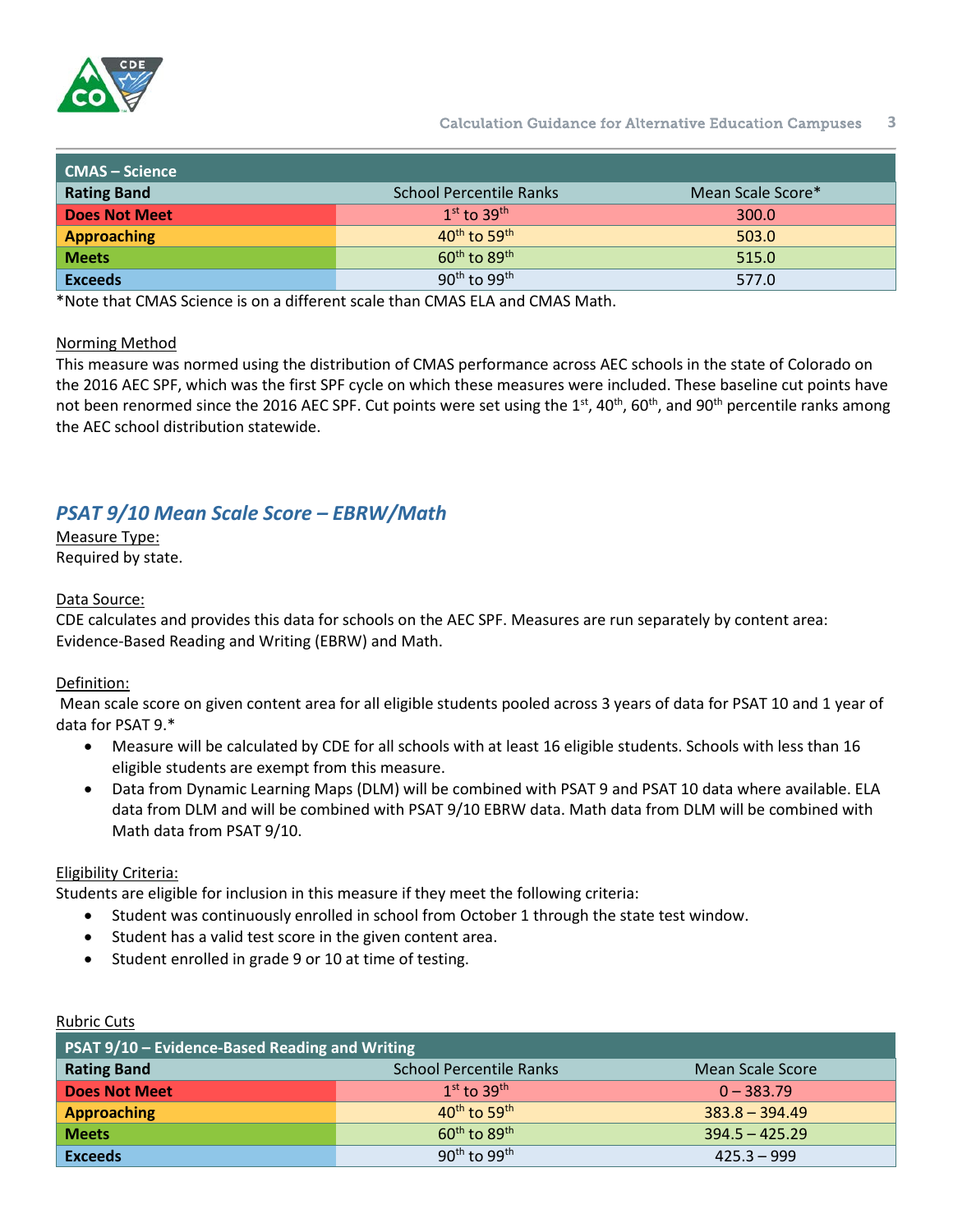

| $PSAT 9/10 - Math$   |                                      |                  |
|----------------------|--------------------------------------|------------------|
| <b>Rating Band</b>   | <b>School Percentile Ranks</b>       | Mean Scale Score |
| <b>Does Not Meet</b> | $1st$ to $39th$                      | $0 - 378.19$     |
| <b>Approaching</b>   | $40^{th}$ to 59 <sup>th</sup>        | $378.2 - 385.79$ |
| <b>Meets</b>         | $60^{\text{th}}$ to $89^{\text{th}}$ | $385.3 - 412.59$ |
| <b>Exceeds</b>       | $90^{th}$ to $99^{th}$               | $412.6 - 999$    |

\*Where available, PSAT 9/10 achievement data is pooled across three years of data on the 2018 AEC School Performance Framework.

#### Norming Method

This measure was normed using the distribution of PSAT 9/10 performance across AEC schools in the state of Colorado on the 2018 AEC SPF and includes one year of PSAT 9 data and two years of PSAT 10 data. Cut points were set using the  $1<sup>st</sup>$ , 40<sup>th</sup>, 60<sup>th</sup>, and 90<sup>th</sup> percentile ranks among the AEC school distribution statewide.

### <span id="page-3-0"></span>**Recommended Optional Measures**

## <span id="page-3-1"></span>*Nationally or State Normed Local Assessment – Percent at Benchmark*

#### Measure Type:

Optional – can be submitted by districts on behalf of schools.

#### Data Source:

Districts provide all school performance information in aggregate through the [Actual Measures and Data Collection](http://www.cde.state.co.us/datapipeline/per-aec)  [managed through Data Pipeline](http://www.cde.state.co.us/datapipeline/per-aec) (see below for previously approved assessments). Measures should be submitted separately by content area.

- If possible, reporting school/district should pool data for most recent three years.
- Reporting school/district should not report data unless there are at least 16 students eligible.

### Definition:

The percentage of students tested at a given AEC which met proficiency benchmarks on the final administration of a nationally or state-normed local assessment.

### Eligibility Criteria:

Students are eligible for inclusion in this measure if they meet the following criteria:

- Student was enrolled in school at least 8 weeks prior to final administration of local assessment.
- Student has a valid test score in the given content area.

#### Equation:

% of Students At Benchmark = Numerator / Denominator

Where:

- Numerator: count of eligible students (defined above) who met or exceeded proficiency benchmarks on the final administration of an approved local assessment.
- Denominator: all eligible tested students (defined above) who took the final administration of an approved local assessment.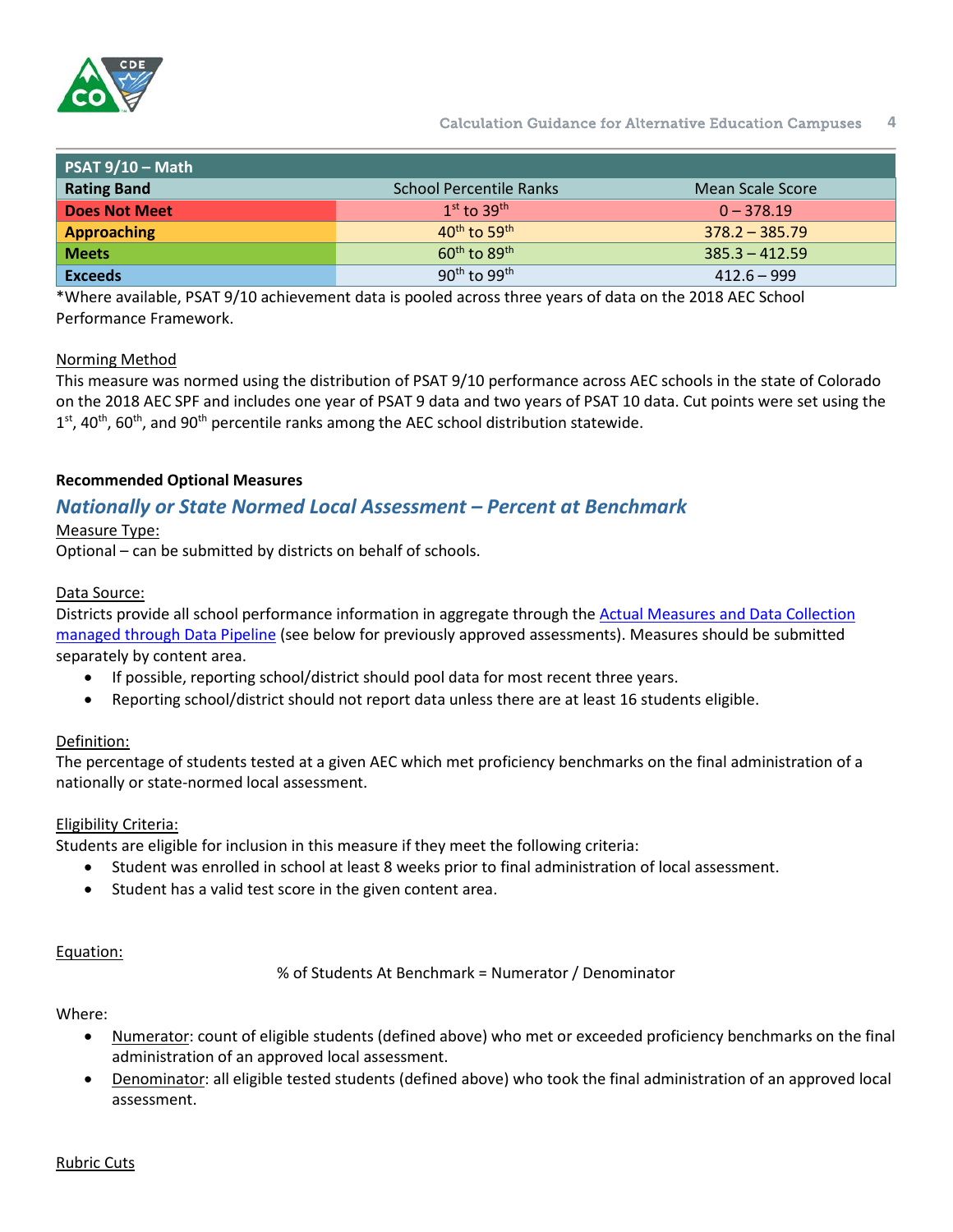

If an approved assessment does not have a pre-defined set of nationally or state-normed rubric cuts, the cuts below will be used to determine the rating band assigned to the school.

| <b>Rating Band</b>   | % at Benchmark  |
|----------------------|-----------------|
| <b>Does Not Meet</b> | $0\% - 39.99\%$ |
| <b>Approaching</b>   | 40%-59.99%      |
| <b>Meets</b>         | 60%-89.99%      |
| <b>Exceeds</b>       | 90%-100%        |

Previously approved assessments using this methodology:

- ACCUPLACER Diagnostic
- **GALILEO**
- NWEA MAP Achievement
- Reading Plus
- SCANTRON
- STAR Enterprise
- TABE

## <span id="page-4-0"></span>*Nationally or State Normed Local Assessment – Percent Increased At Least One Grade Level Equivalent (GLE)*

#### Measure Type:

Optional – can be submitted by districts on behalf of schools.

#### Data Source:

Districts provide all school performance information in aggregate through the [Actual Measures and Data Collection](http://www.cde.state.co.us/datapipeline/per-aec)  [managed through Data Pipeline](http://www.cde.state.co.us/datapipeline/per-aec) (see below for previously approved assessments). Measures should be submitted separately by content area.

- If possible, reporting school/district should pool data for most recent three years.
- Reporting school/district should not report data unless there are at least 16 students eligible.

#### Definition:

The percentage of students at a given AEC which demonstrated improvement of at least one Grade Level Equivalence between testing instances on an approved local assessment.

#### Eligibility Criteria:

Students are eligible for inclusion in this measure if they meet the following criteria:

- Student was enrolled in school at least 8 weeks prior to final administration of local assessment.
- Student has at least two test instances at the same school (pre/post measure) in the given content area.
- Approved local assessment provides GLE information or converts scores to GLE information.

Equation: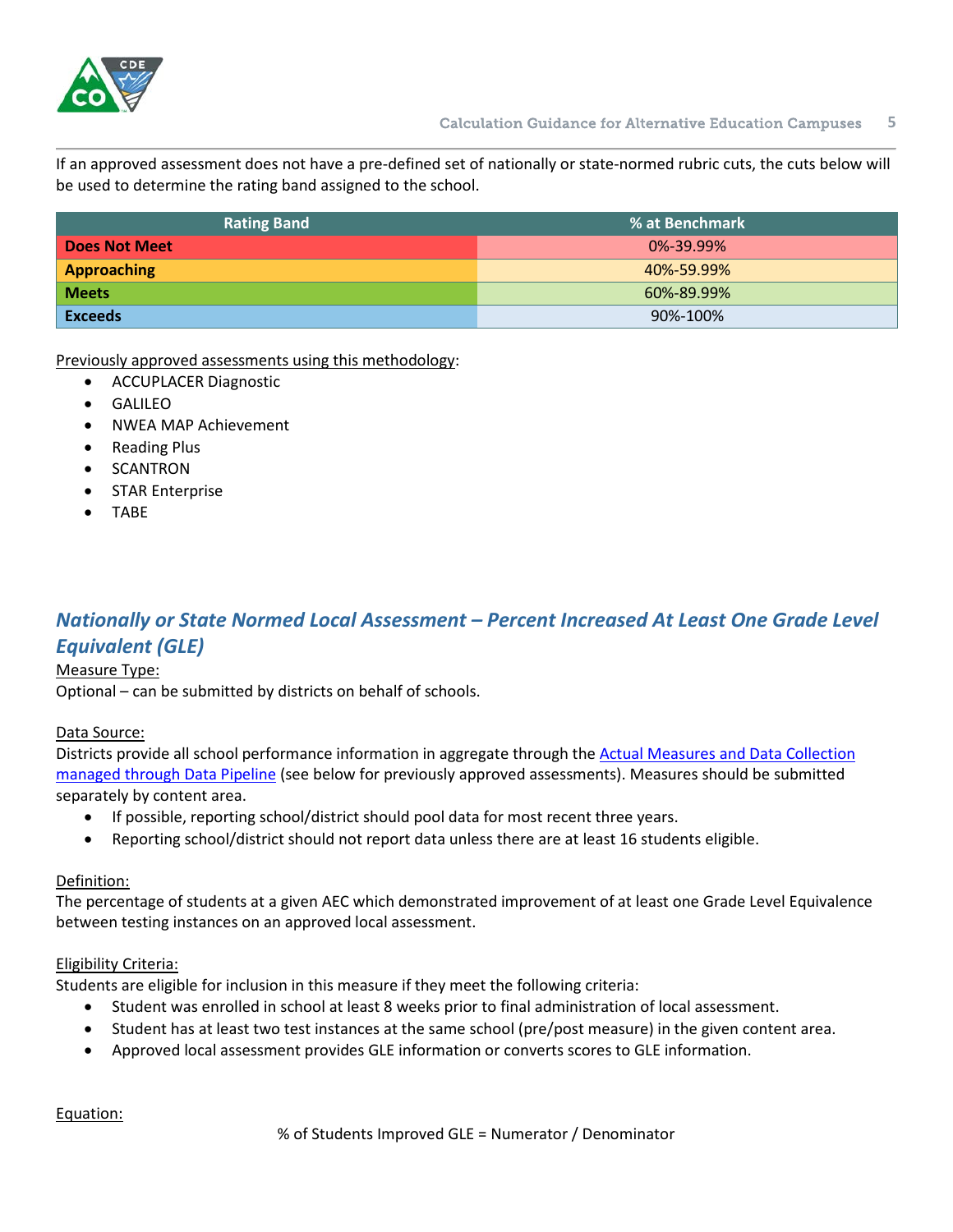

Where:

- Numerator: count of eligible students (defined above) whose final score on the approved local assessment was at least one GLE higher than their initial score on the approved local assessment.
- Denominator: all eligible tested students (defined above) who took both administrations of an approved local assessment.

#### Rubric Cuts

If an approved assessment does not have a pre-defined set of nationally or state-normed rubric cuts, the cuts below will be used to determine the rating band assigned to the school.

| <b>Rating Band</b>   | % Increasing 1 or more GLE |
|----------------------|----------------------------|
| <b>Does Not Meet</b> | $0\% - 39.99\%$            |
| <b>Approaching</b>   | 40%-59.99%                 |
| <b>Meets</b>         | 60%-89.99%                 |
| <b>Exceeds</b>       | 90%-100%                   |

### Previously approved assessments using this methodology:

- NWEA MAP GLE
- **GALILEO**
- STAR GLE

## <span id="page-5-0"></span>**Academic Growth Indicator**

#### <span id="page-5-1"></span>**State Required Measures**

## <span id="page-5-2"></span>*State Median Growth Percentile – ELA/Math*

Measure Type:

Required by state.

#### Data Source:

CDE calculates and provides this data for schools on the AEC SPF. Measures are run separately by content area: English Language Arts (ELA) and Math. Measure includes all available assessment data for all available grades. Since student growth percentiles use the same scale across assessments, assessments have been combined into a single state growth measure broken out by content area. See below to better understand which assessments and grades are included by school year:

|                     | 2015                     | 2016               | 2017               | 2018 |
|---------------------|--------------------------|--------------------|--------------------|------|
|                     | CMAS g3                  | CMAS g4            |                    |      |
|                     | CMAS g4                  | CMAS g5            |                    |      |
|                     | CMAS <sub>g5</sub>       | CMAS g6            |                    |      |
| 2016 Growth         | CMAS g6                  | CMAS g7            |                    |      |
| <b>Calculations</b> | CMAS g7                  | CMAS g8            |                    |      |
|                     | CMAS g8                  | CMAS g9*           |                    |      |
|                     | CMAS g9*                 | PSAT g10           |                    |      |
|                     | CMAS g10*                | ACT <sub>g11</sub> |                    |      |
|                     | 2015                     | 2016               | 2017               | 2018 |
|                     | $\overline{\phantom{0}}$ | CMAS g3            | CMAS <sub>g4</sub> |      |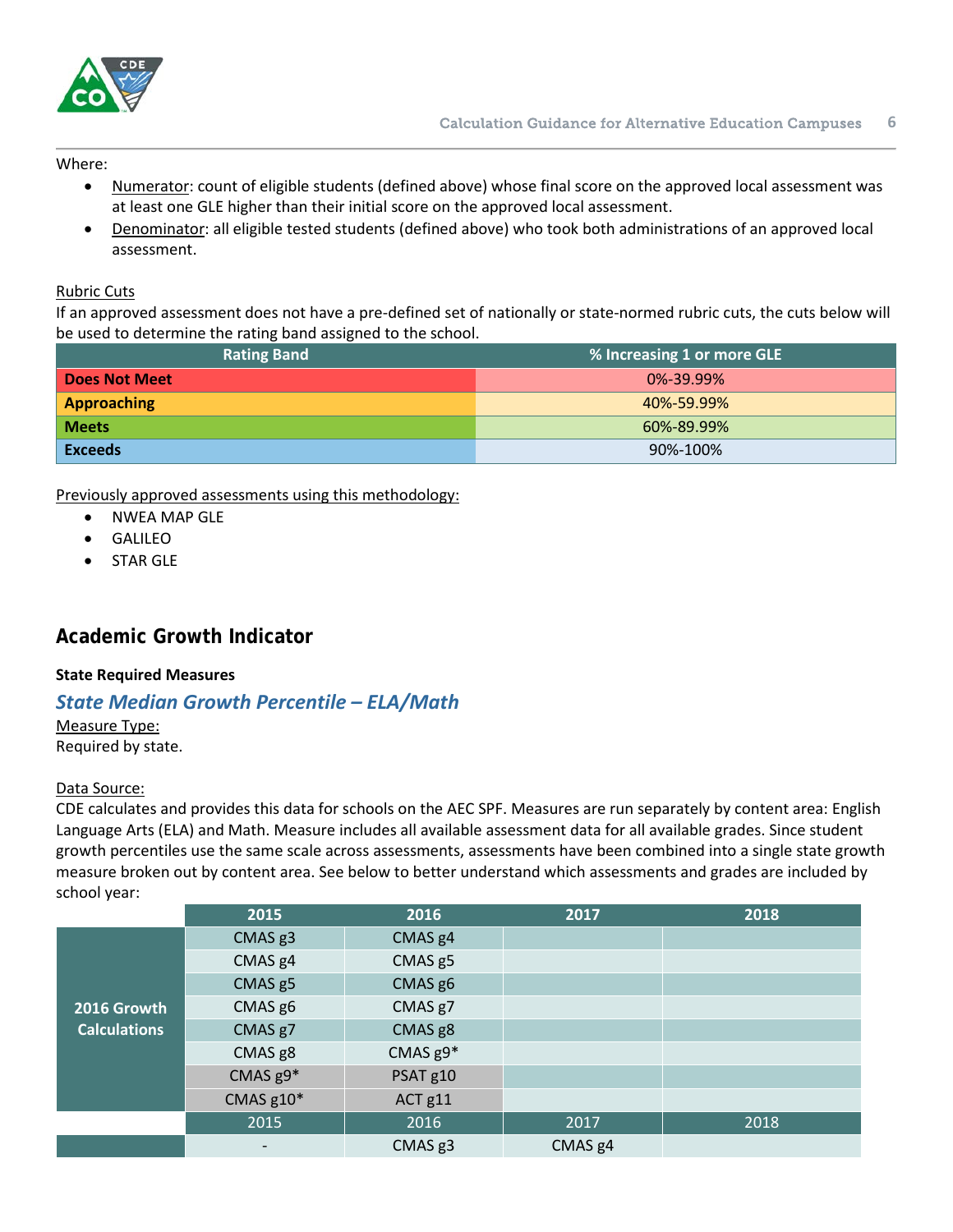

#### Calculation Guidance for Alternative Education Campuses **7**

| 2017 Growth         | CMAS <sub>g3</sub> | CMAS <sub>g4</sub> | CMAS <sub>g5</sub> |                    |
|---------------------|--------------------|--------------------|--------------------|--------------------|
| <b>Calculations</b> | CMAS <sub>g4</sub> | CMAS <sub>g5</sub> | CMAS g6            |                    |
|                     | CMAS <sub>g5</sub> | CMAS g6            | CMAS g7            |                    |
|                     | CMAS g6            | CMAS g7            | CMAS g8            |                    |
|                     | CMAS g7            | CMAS <sub>g8</sub> | CMAS g9            |                    |
|                     | CMAS <sub>g8</sub> | CMAS $g9*$         | PSAT g10           |                    |
|                     | CMAS $g9*$         | PSAT g10           | SAT <sub>g11</sub> |                    |
| Planned 2018        |                    |                    | CMAS g3            | CMAS <sub>g4</sub> |
| Growth              |                    | CMAS <sub>g3</sub> | CMAS <sub>g4</sub> | CMAS <sub>g5</sub> |
| <b>Calculations</b> | CMAS <sub>g3</sub> | CMAS <sub>g4</sub> | CMAS <sub>g5</sub> | CMAS g6            |
|                     | CMAS <sub>g4</sub> | CMAS <sub>g5</sub> | CMAS g6            | CMAS g7            |
|                     | CMAS <sub>g5</sub> | CMAS g6            | CMAS g7            | CMAS <sub>g8</sub> |
|                     | CMAS g6            | CMAS g7            | CMAS g8            | PSAT g9            |
|                     | CMAS g7            | CMAS g8            | CMAS g9            | PSAT g10           |
|                     | CMAS g8            | CMAS $g9*$         | PSAT g10           | SAT <sub>g11</sub> |

Not included in growth calculations

\*participation concerns

#### Definition:

Median Growth Percentiles on given content area for all eligible students pooled across 3 years of data.

• Measure will be calculated by CDE for all schools with at least 20 eligible students. Schools with less than 20 eligible students are exempt from this measure.

### Eligibility Criteria:

Students are eligible for inclusion in this measure if they meet the following criteria:

- Student enrolled in grades included in growth calculations (see above) in the 2017-18 school year.
- Student was continuously enrolled in school from October 1 through state test window.
- Student has a valid test score in the given content area for at least two consecutive years.
	- o CMAS Science does not have growth calculated. DLM and CSLA scores are not included in growth calculations.
- Student has a traditional grade-progression pattern.

| <b>State Growth - English Language Arts</b> |                                 |  |
|---------------------------------------------|---------------------------------|--|
| <b>Rating Band</b>                          | <b>Median Growth Percentile</b> |  |
| <b>Does Not Meet</b>                        | $1 - 34.5$                      |  |
| <b>Approaching</b>                          | $35 - 49.5$                     |  |
| <b>Meets</b>                                | 50-64.5                         |  |
| <b>Exceeds</b>                              | 65-99                           |  |
|                                             |                                 |  |
| <b>State Growth - Math</b>                  |                                 |  |
| <b>Rating Band</b>                          | <b>Median Growth Percentile</b> |  |
|                                             |                                 |  |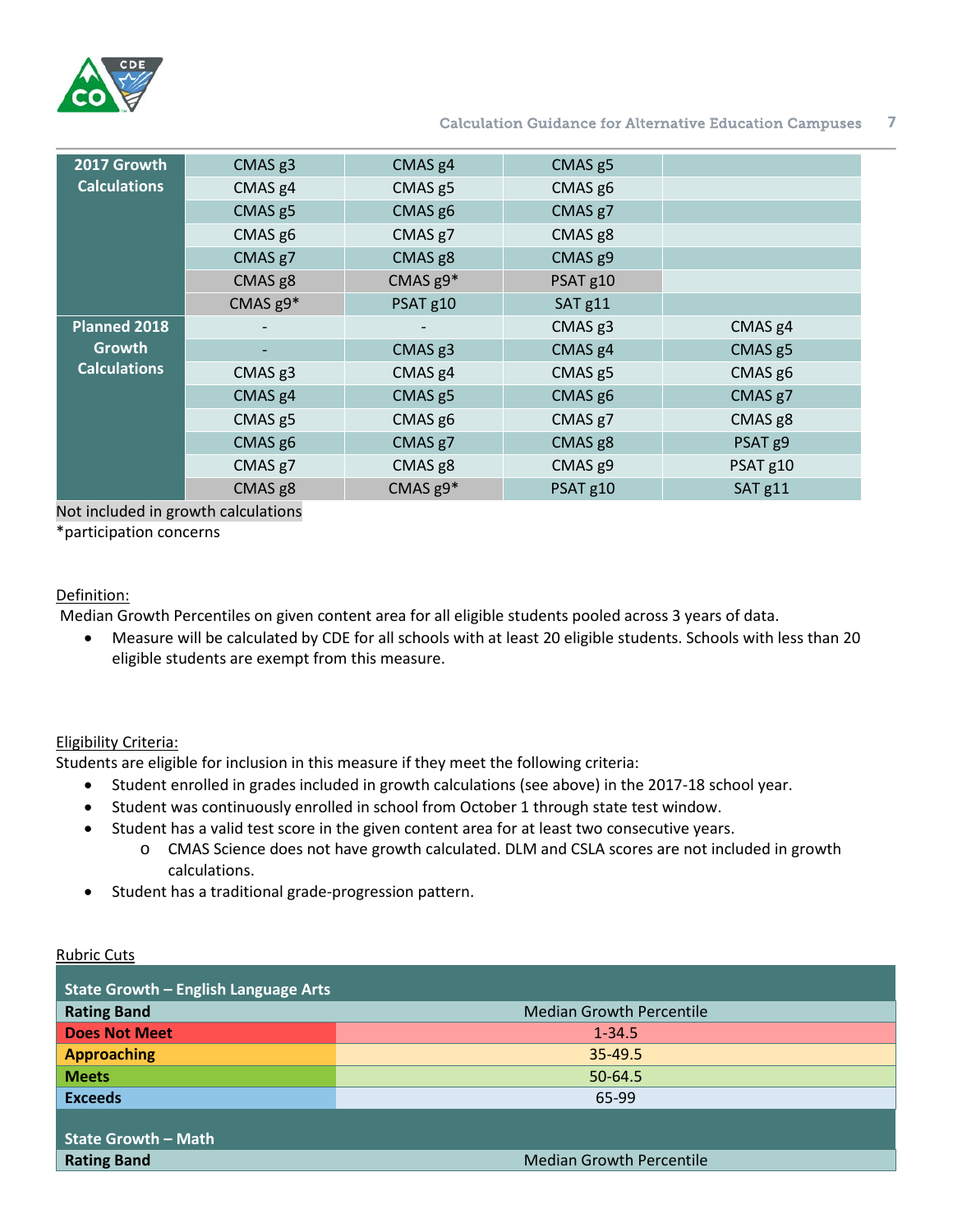

Calculation Guidance for Alternative Education Campuses **8**

| <b>Does Not Meet</b> | $1 - 34.5$ |
|----------------------|------------|
| Approaching          | 35-49.5    |
| <b>Meets</b>         | 50-84.5    |
| <b>Exceeds</b>       | 65-99      |

#### Norming Method

Median Growth Percentile measures use the 35/50/65 cuts across both the traditional and AEC SPFs as per the Colorado Growth Model.

#### <span id="page-7-0"></span>**Recommended Optional Measures**

### <span id="page-7-1"></span>*WIDA ACCESS 2.0 Median Growth Percentile*

#### Measure Type:

Optional – can be requested by districts on behalf of schools.

#### Data Source:

CDE calculates and provides this data for schools on the AEC SPF. Measure reflects ACCESS Overall/Composite score.

#### Definition:

Median Growth Percentiles for ACCESS Overall for all eligible students may use 1 year of data.\*

• Measure will be calculated by CDE for schools requesting this measure with at least 20 eligible students. Schools with less than 20 eligible students will not be eligible for this measure.

#### Eligibility Criteria:

Students are eligible for inclusion in this measure if they meet the following criteria:

- Student enrolled in grades 1-12 at time of testing.
- Student was continuously enrolled in school from October 1 through the state test window.
- Student has a valid WIDA ACCESS 2.0 Overall/Composite score for at least two consecutive years.
- Student has a traditional grade-progression pattern.

#### Rubric Cuts

| <b>Rating Band</b>   | <b>Median Growth Percentile</b> |
|----------------------|---------------------------------|
| <b>Does Not Meet</b> | $1 - 34.5$                      |
| Approaching          | 35-49.5                         |
| <b>Meets</b>         | 50-64.5                         |
| <b>Exceeds</b>       | 65-99                           |

\*Given the decision to refrain from using the 2016 and 2017 ACCESS growth data for accountability reporting, only 2018 ACCESS results would be included in the measure.

#### Norming Method

Median Growth Percentile measures use the 35/50/65 cuts across both the traditional and AEC SPFs as per the Colorado Growth Model.

## <span id="page-7-2"></span>*Nationally or State Normed Local Assessment – Percent At Target Growth*

#### Measure Type:

Optional – can be submitted by districts on behalf of schools.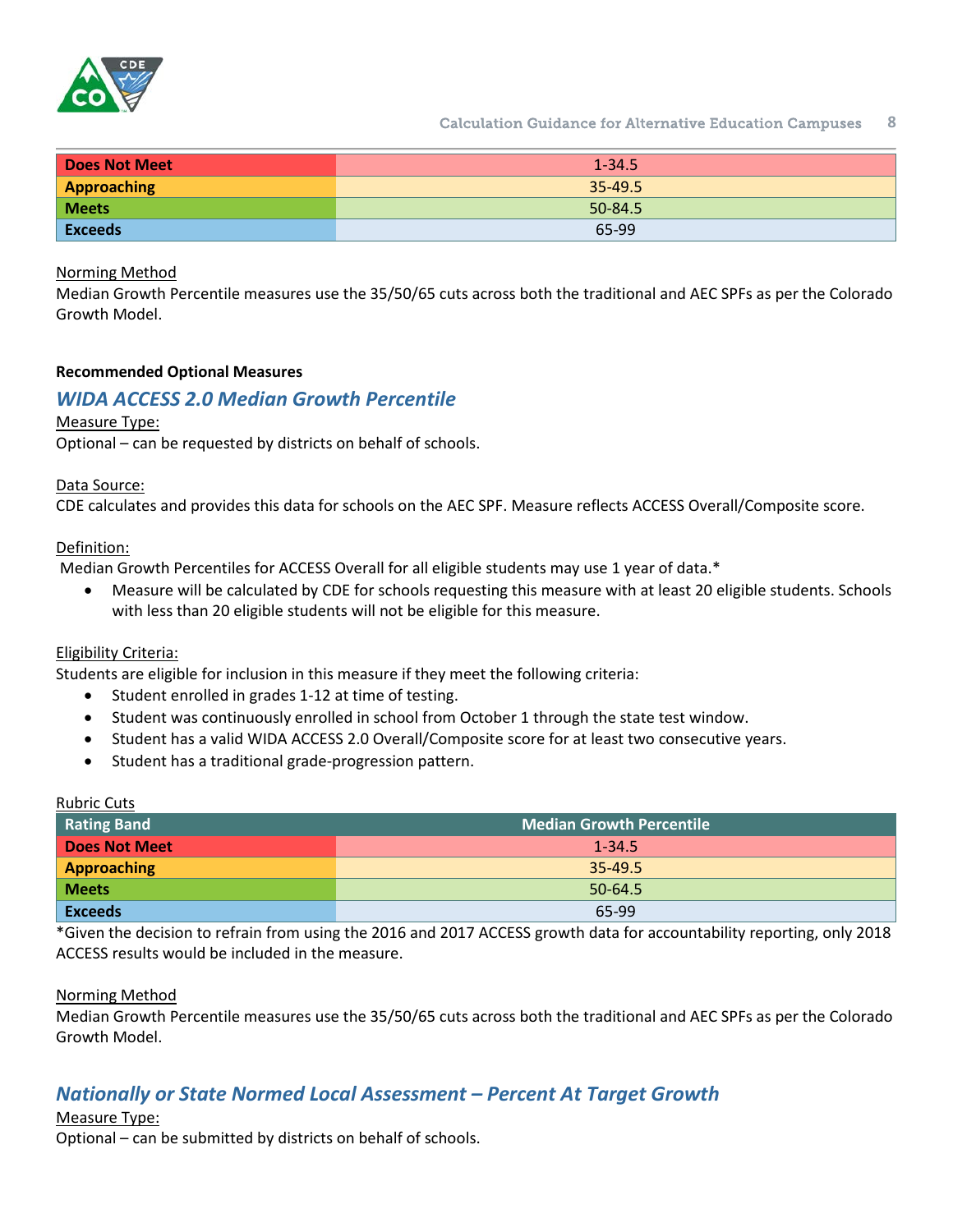

#### Data Source:

Districts provide all school performance information in aggregate through the **Actual Measures and Data Collection** [managed through Data Pipeline](http://www.cde.state.co.us/datapipeline/per-aec) (see below for previously approved assessments). Measures should be submitted separately by content area.

- If possible, reporting school/district should pool data for most recent three years.
- Reporting school/district should not report data unless there are at least 20 students eligible.

#### Definition:

The percentage of students at a given AEC who met established growth targets on the approved local assessment.

#### Eligibility Criteria:

Students are eligible for inclusion in this measure if they meet the following criteria:

- Student was enrolled in school at least 8 weeks prior to final administration of local assessment.
- Student has at least two test instances at the same school (pre/post measure) in the given content area.

#### Equation:

% of Students Met Growth Target = Numerator / Denominator

Where:

- Numerator: count of eligible students (defined above) whose final score on the approved local assessment met or exceeded their target growth as established by their initial performance on the approved local assessment.
- Denominator: all eligible tested students (defined above) who took both administrations of an approved local assessment.

#### Rubric Cuts

If an approved assessment does not have a pre-defined set of nationally or state-normed rubric cuts, the cuts below will be used to determine the rating band assigned to the school.

| <b>Rating Band</b>   | % at Benchmark |
|----------------------|----------------|
| <b>Does Not Meet</b> | 0%-39.99%      |
| <b>Approaching</b>   | 40%-59.99%     |
| <b>Meets</b>         | 60%-89.99%     |
| <b>Exceeds</b>       | 90%-100%       |

Previously approved assessments using this methodology:

- ACCUPLACER Diagnostic
- ACT to ACT Growth
- Bridge Literacy Assessment
- NWEA MAP Growth to Target
- Reading Plus
- **SCANTRON**
- TABE
- **WorkKeys**

## <span id="page-8-0"></span>*Nationally or State Normed Local Assessment – Median Growth Percentile*

#### Measure Type:

Optional – can be submitted by districts on behalf of schools.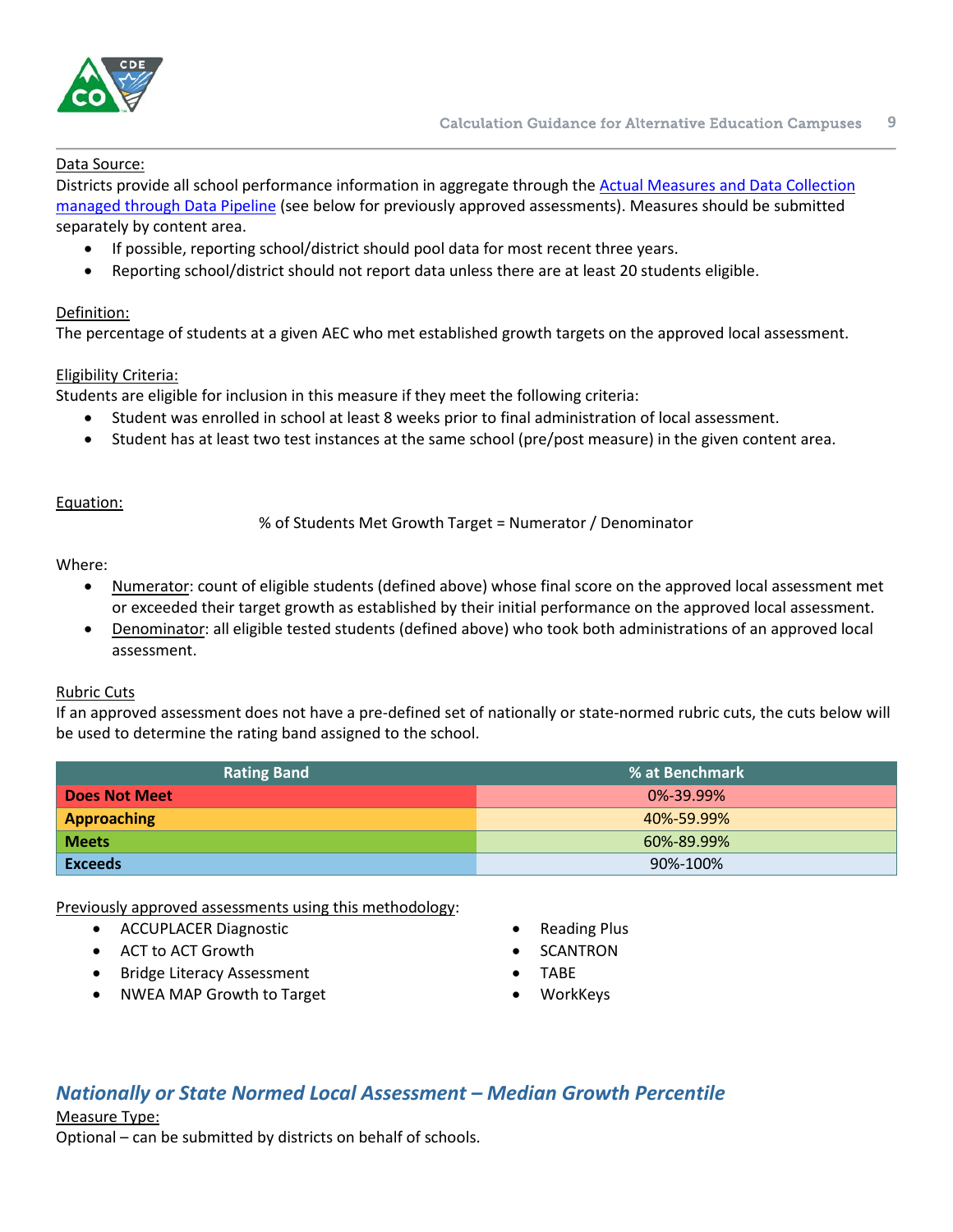

#### Data Source:

For approved local assessments which provide a median growth percentile, or for which a median growth percentile can be calculated, the district is responsible for providing all relevant performance data at the aggregate level (see section below for previously approved assessments). Data should be provided separately by content area where necessary.

- If possible, reporting school/district should pool data for most recent three years.
- Reporting school/district should not report data unless there are at least 20 students eligible.

#### Definition:

Median Growth Percentile on an approved local assessment should be pooled across the three most recent years of data. Measure should only be provided if at least 20 students are eligible.

#### Eligibility Criteria:

Students are eligible for inclusion in this measure if they meet the following criteria:

• Student was enrolled in school at least 8 weeks prior to testing.

#### Rubric Cuts

| Rating Band          | <b>Median Growth Percentile</b> |  |  |
|----------------------|---------------------------------|--|--|
| <b>Does Not Meet</b> | $1 - 34.5$                      |  |  |
| <b>Approaching</b>   | 35-49.5                         |  |  |
| <b>Meets</b>         | 50-84.5                         |  |  |
| <b>Exceeds</b>       | 85-99                           |  |  |

Previously approved assessments using this methodology:

- NWEA MAP
- STAR Enterprise MGP

## <span id="page-9-0"></span>**Student Engagement Indicator**

#### <span id="page-9-1"></span>**State Required Measures**

#### <span id="page-9-2"></span>*Attendance*

Measure Type: Required by state.

#### Data Source:

CDE calculates and provides this data for schools on the AEC SPF. Information about CDE's calculation of attendance and truancy can be found [here.](https://www.cde.state.co.us/cdereval/truancystatistics)

#### Definition:

The Average Daily Attendance rate is the total number of full or partial days attended out of the total possible days attended for the most recent three years. This measure is aggregated across all students within a school.

- Residential and facility schools are exempt from this measure.
- This measure pools Average Daily Attendance across the most recent three years of data.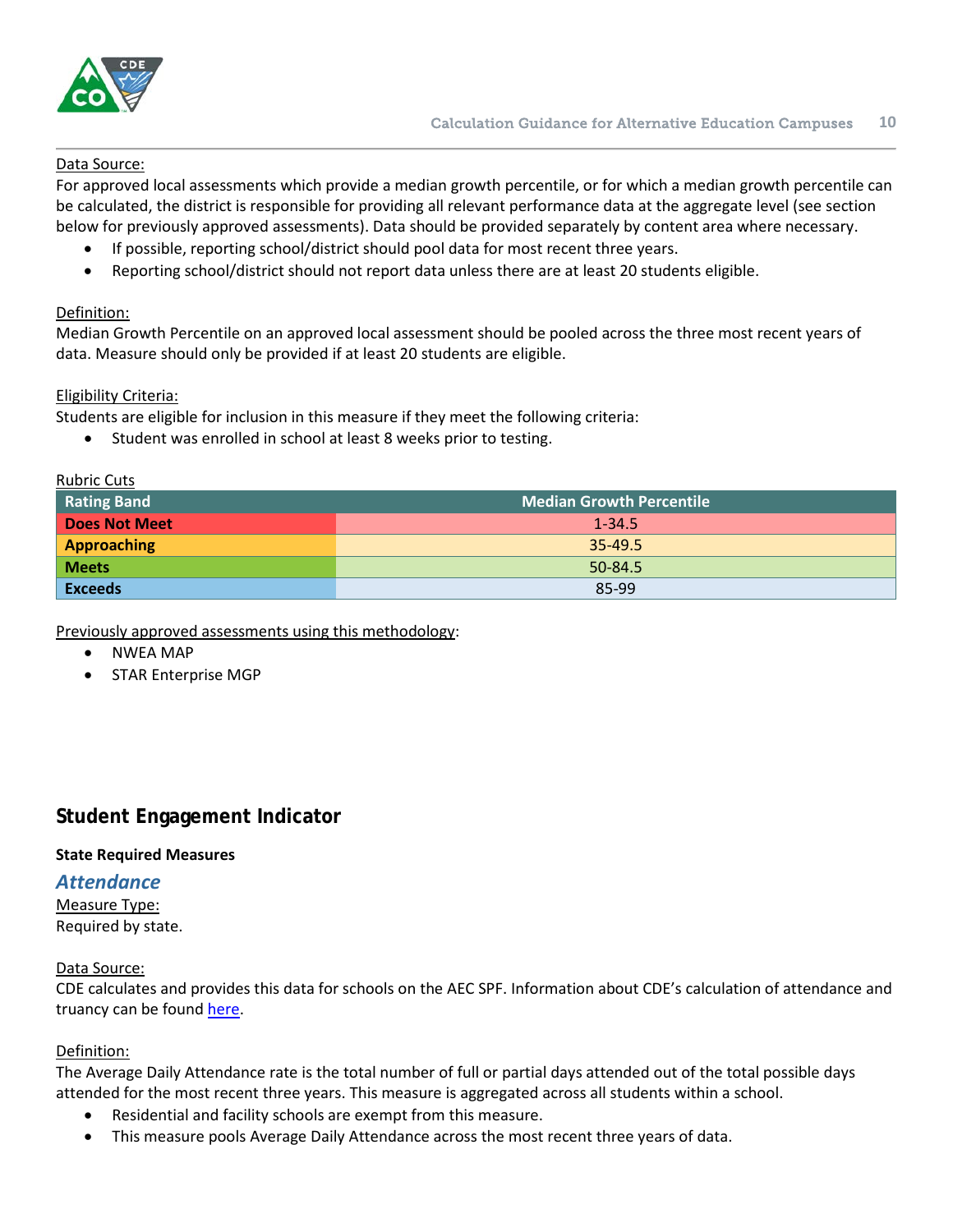

#### Eligibility Criteria:

All students are eligible for this measure. This calculation currently uses an aggregated rate reported to CDE by districts.

Equation:

Average Daily Attendance Rate = Numerator / Denominator

Where:

- Numerator: The sum of total days\* attended by all students at a given school across the entire school year.
- Denominator: The sum of total days\* all students would have attended school if there had been no absences\*\* for the current school year.

\*Total days: the total number of days (full and partial) that each student was enrolled in the current school year.

\*\*Expelled students are included until date of expulsion. Both Excused and Unexcused absences are included in this count.

#### Rubric Cuts

| <b>Average Daily Attendance Rate</b> |                                      |                               |
|--------------------------------------|--------------------------------------|-------------------------------|
| <b>Rating Band</b>                   | <b>School Percentile Ranks</b>       | Average Daily Attendance Rate |
| <b>Does Not Meet</b>                 | $1st$ to $39th$                      | 0% to 80.19%                  |
| <b>Approaching</b>                   | $40^{th}$ to 59 <sup>th</sup>        | 80.20% to 86.49%              |
| <b>Meets</b>                         | $60^{\text{th}}$ to $89^{\text{th}}$ | 86.50% to 94.79%              |
| <b>Exceeds</b>                       | $90^{\text{th}}$ to $99^{\text{th}}$ | 94.80% to 100%                |

#### Norming Method

This measure was normed using the distribution of Average Daily Attendance across AEC schools in the state of Colorado on the 2016 AEC SPF. The cuts presented here represent a renorming of previous cuts, which was conducted in part due to the age of the previous norms and cuts (previously baselined in 2011) and in part because a substantial number of other measures on the AEC SPF had been renormed in that year of the framework, which came out after the accountability hold year (2015). Cut points were set using the  $1<sup>st</sup>$ , 40<sup>th</sup>, 60<sup>th</sup>, and 90<sup>th</sup> percentile ranks among the AEC school distribution statewide.

## <span id="page-10-0"></span>*Truancy*

Measure Type: Required by state.

#### Data Source:

CDE calculates and provides this data for schools on the AEC SPF. Information about CDE's calculation of attendance and truancy can be found [here.](https://www.cde.state.co.us/cdereval/truancystatistics)

#### Definition:

The truancy rate is the total number of full or partial days that students were absent without an excuse out of the total possible days attended for the most recent three years. If a student is absent without an excuse by the parent/guardian or if the student leaves school or a class without permission of the teacher or administrator in charge, it will be considered to be an unexcused absence and the student shall be considered truant. This measure is aggregated across all students within a school.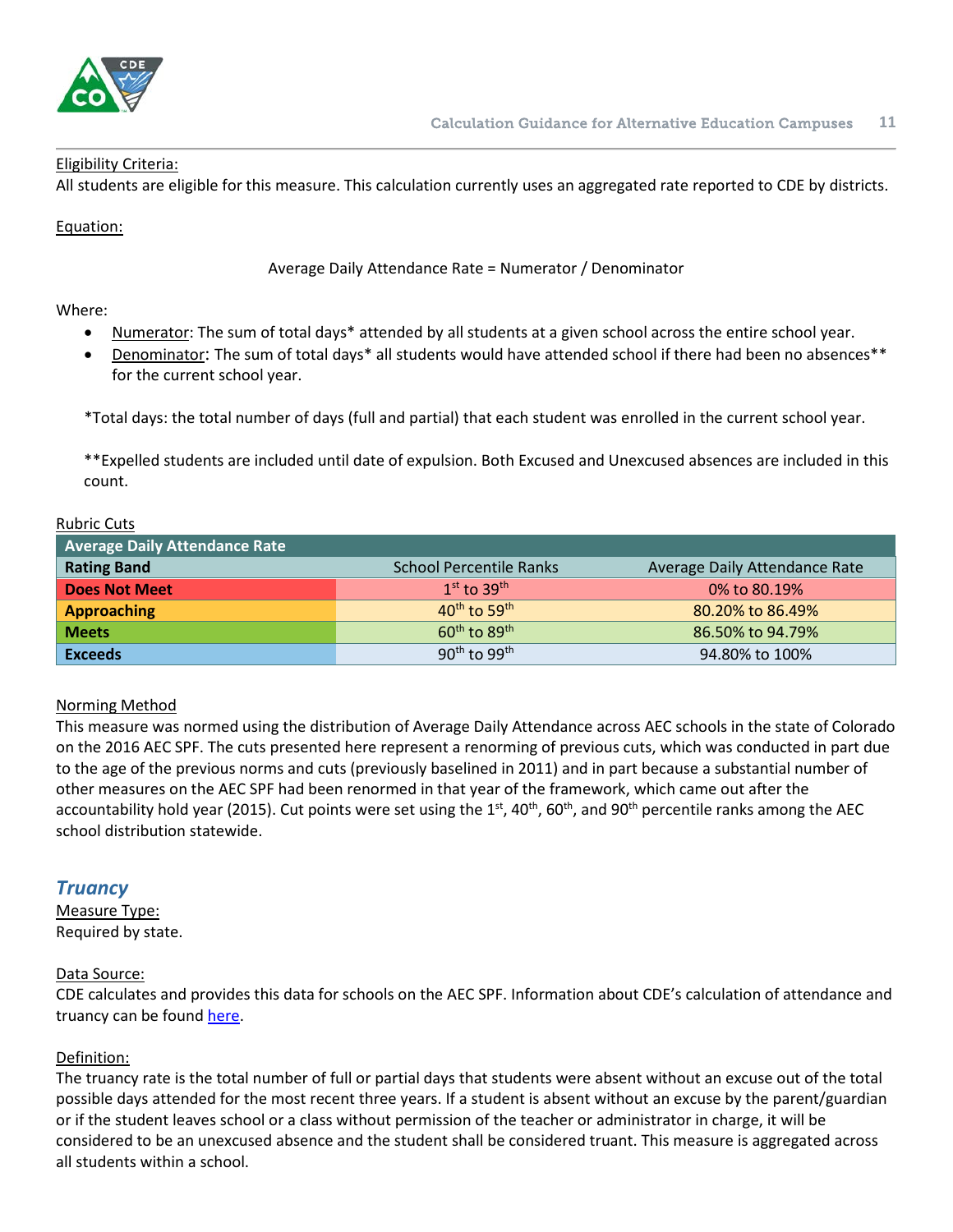

- Residential and facility schools are exempt from this measure.
- This measure pools Truancy across the most recent three years of data.

#### Eligibility Criteria:

All students are eligible for this measure. This calculation currently uses an aggregated rate reported to CDE by districts.

Equation:

Truancy = Numerator / Denominator

#### Where:

Rubric Cuts

- Numerator: The sum of total days\* that students were absent without an excuse at a given school across the entire school year.
- Denominator: The sum of total days\* students would have attended school if there had been no absences\*\* for the current school year.

\*Total days: the total number of days (full and partial) that each student was enrolled in the current school year.

\*\*Expelled students are included until date of expulsion. Both Excused and Unexcused absences are included in this count.

| <b>RUDITIC CULS</b>                  |                                      |                               |
|--------------------------------------|--------------------------------------|-------------------------------|
| <b>Average Daily Attendance Rate</b> |                                      |                               |
| <b>Rating Band</b>                   | <b>School Percentile Ranks</b>       | Average Daily Attendance Rate |
| Does Not Meet                        | $1st$ to $39th$                      | 0% to 11.90%                  |
| <b>Approaching</b>                   | $40^{\text{th}}$ to 59 <sup>th</sup> | 11.91 to 7.80%                |
| <b>Meets</b>                         | $60^{\text{th}}$ to $89^{\text{th}}$ | 7.81% to .01%                 |
| <b>Exceeds</b>                       | $90th$ to $99th$                     | .01% to 0%                    |

#### Norming Method

This measure was normed using the distribution of Truancy Rate across AEC schools in the state of Colorado on the 2016 AEC SPF. The cuts presented here represent a renorming of previous cuts, which was conducted in part due to the age of the previous norms and cuts (previously baselined in 2011) and in part because a substantial number of other measures on the AEC SPF had been renormed in that year of the framework, which came out after the accountability hold year (2015). Cut points were set using the  $1^{st}$ , 40<sup>th</sup>, 60<sup>th</sup>, and 90<sup>th</sup> percentile ranks among the AEC school distribution statewide.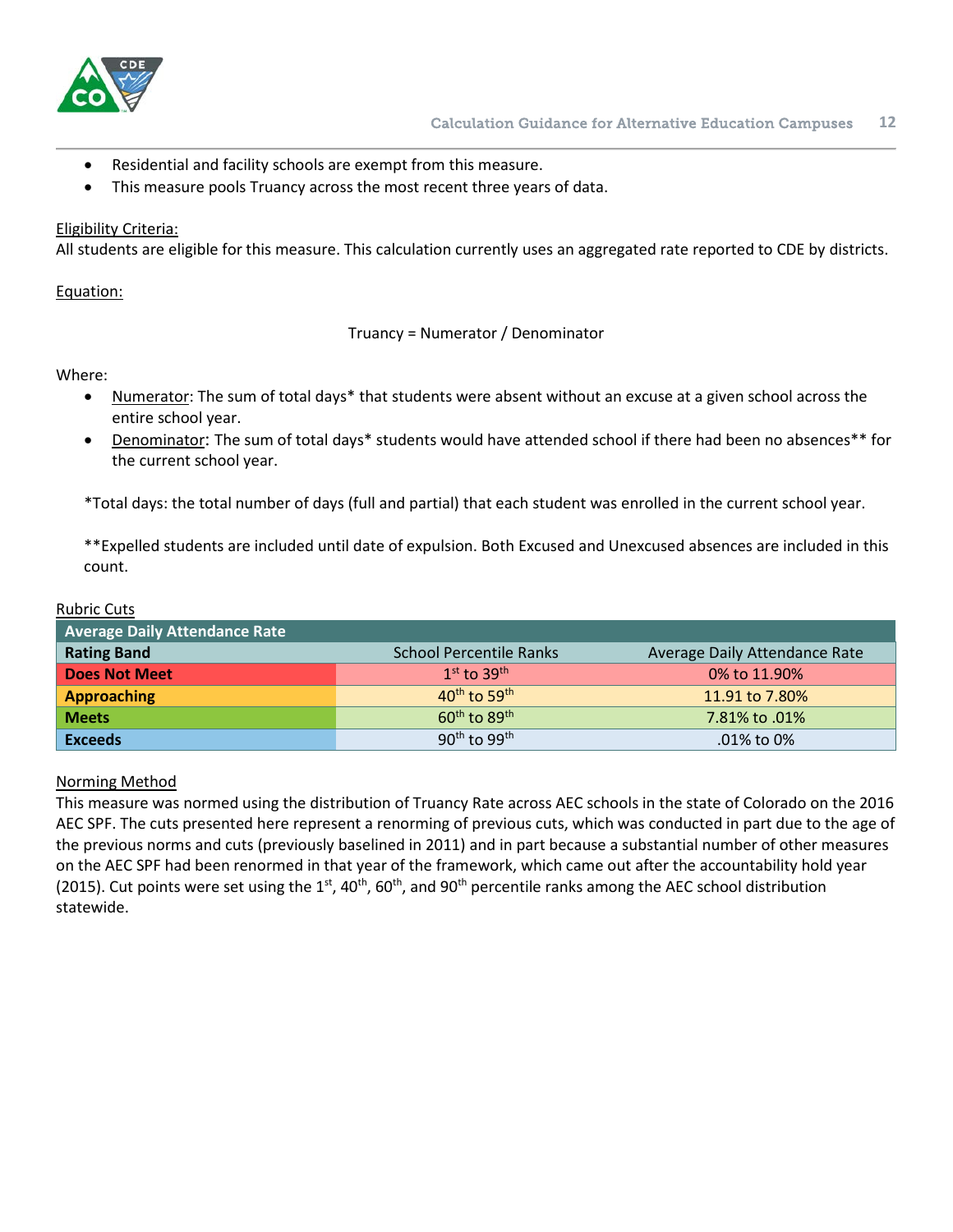

#### <span id="page-12-0"></span>**Recommended Optional Measures**

### <span id="page-12-1"></span>*Student Re-Engagement Rate*

#### Measure Type:

Optional – can be submitted by districts on behalf of schools.

#### Data Source:

Districts provide all school performance information in aggregate through the [Actual Measures and Data Collection](http://www.cde.state.co.us/datapipeline/per-aec)  [managed through Data Pipeline.](http://www.cde.state.co.us/datapipeline/per-aec)

- If possible, reporting school/district should pool data for most recent three years.
- Reporting school/district should not report data unless there are at least 16 students eligible.

#### Definition:

The percentage of recovered dropouts who remained enrolled in the school through the entire year.

- Recovered Dropout: a student who enrolled at a given AEC after having dropped out of any public school in any prior year (exit code of 40 from prior school or entry code of 40 into current AEC).
- *NOTE: this measure is not appropriate for AECs which are transition centers.*

#### Eligibility Criteria:

Students are eligible for inclusion in this measure if they meet the following criteria:

• Student has a prior history as a dropout (exit code of 40 from prior school or entry code of 40 into current AEC)

#### Equation:

% of Re-Engaged Dropouts = Numerator / Denominator

#### Where:

- Numerator: total count of students who in a given school year enrolled as recovered dropouts and remained enrolled until the end of the school year OR who received a diploma, certificate, or GED from the school in the most recent school year.
- Denominator: total count of students who in a given school year enrolled as recovered dropouts at any point. Students included in the denominator include recovered dropouts who dropped out again before the end of the school year or those recovered dropouts who transferred out of the AEC into another school before the end of the school year.
- Exempt from measure: students enrolled in school who have no history as a dropout.

| <b>Rating Band</b>   | <b>Re-Engagement Rate</b> |
|----------------------|---------------------------|
| <b>Does Not Meet</b> | 0%-39.99%                 |
| Approaching          | 40%-59.99%                |
| <b>Meets</b>         | 60%-89.99%                |
| <b>Exceeds</b>       | 90%-100%                  |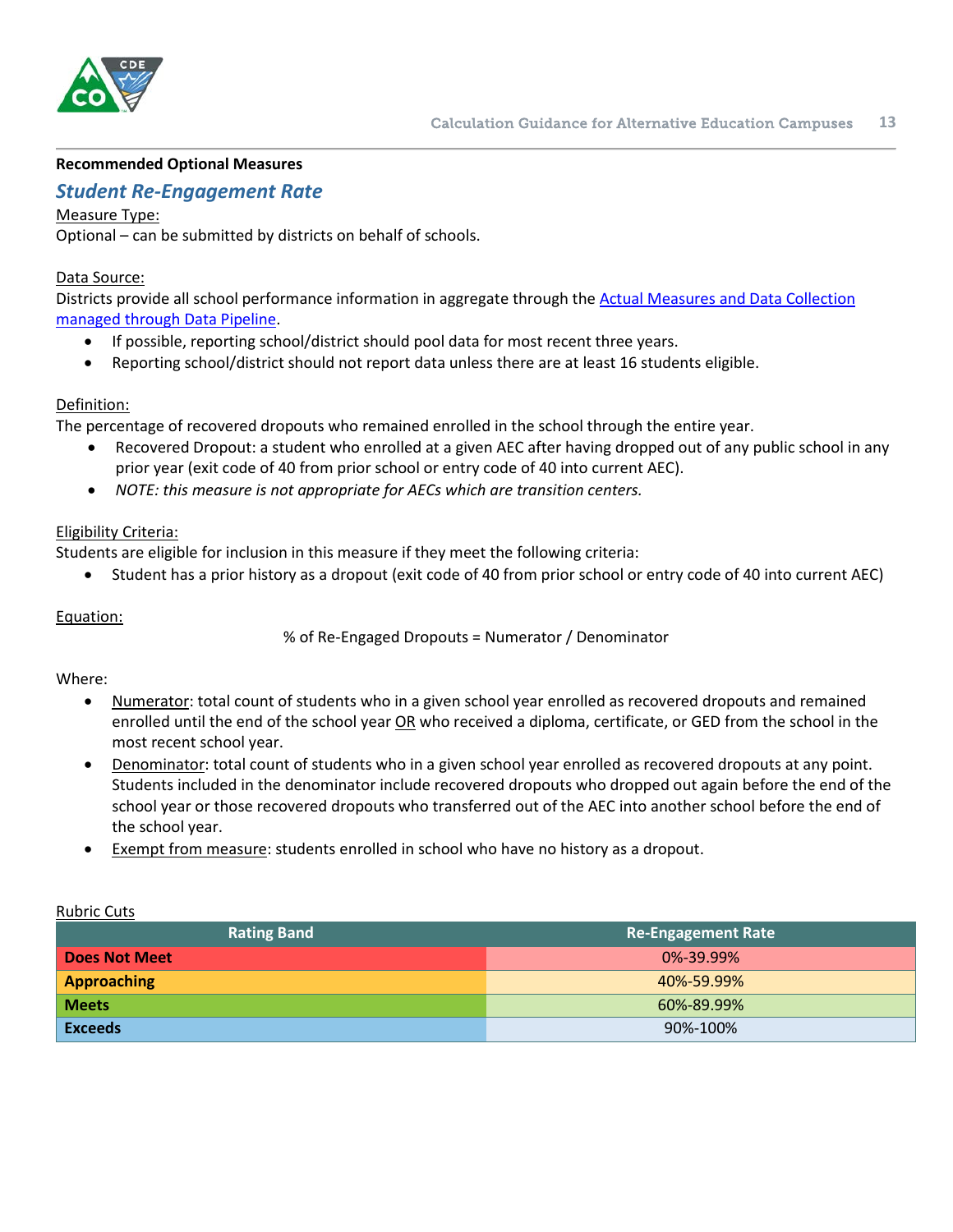

## <span id="page-13-0"></span>*Returning Student Rate*

Measure Type:

Optional – can be submitted by districts on behalf of schools.

#### Data Source:

Districts provide all school performance information in aggregate through the [Actual Measures and Data Collection](http://www.cde.state.co.us/datapipeline/per-aec)  [managed through Data Pipeline.](http://www.cde.state.co.us/datapipeline/per-aec)

- If possible, reporting school/district should pool data for most recent three years.
- Reporting school/district should not report data unless there are at least 16 students eligible.

#### Definition:

Of students who completed the prior year at this school and were eligible to return, the percent who re-enrolled and attended this school for at least 8 weeks during the current year.

• *NOTE: this measure is not appropriate for AECs which are transition centers.*

#### Eligibility Criteria:

Students are considered eligible for inclusion in this measure if they meet the following criteria:

- Completed the previous school year at this school.
- Did not fall into any of the exempt categories listed below.

#### Equation:

Returning Student Rate = Numerator / Denominator

#### Where:

- Numerator: A Returned Student is defined as a student who, after completing the previous year at a given school, re-enrolls at that school and attends that school for at least 8 weeks in the current school year.
- Denominator: All eligible students who could return. Includes non-returning students such as:
	- o Students who dropout over the summer.
	- o Students who complete the previous year at the school but who transfer to another school over the summer or within 8 weeks of the start of the current school year.
	- o Students who were expelled.
- Exempt from measure:
	- o Students who graduated or completed at the end of the previous year.
	- o Students who died.
	- o Non-retained students who completed the highest grade served by the school in the previous year.

| <b>Rating Band</b>   | <b>Returning Student Rate</b> |
|----------------------|-------------------------------|
| <b>Does Not Meet</b> | $0\% - 39.99\%$               |
| <b>Approaching</b>   | 40%-59.99%                    |
| <b>Meets</b>         | 60%-89.99%                    |
| <b>Exceeds</b>       | 90%-100%                      |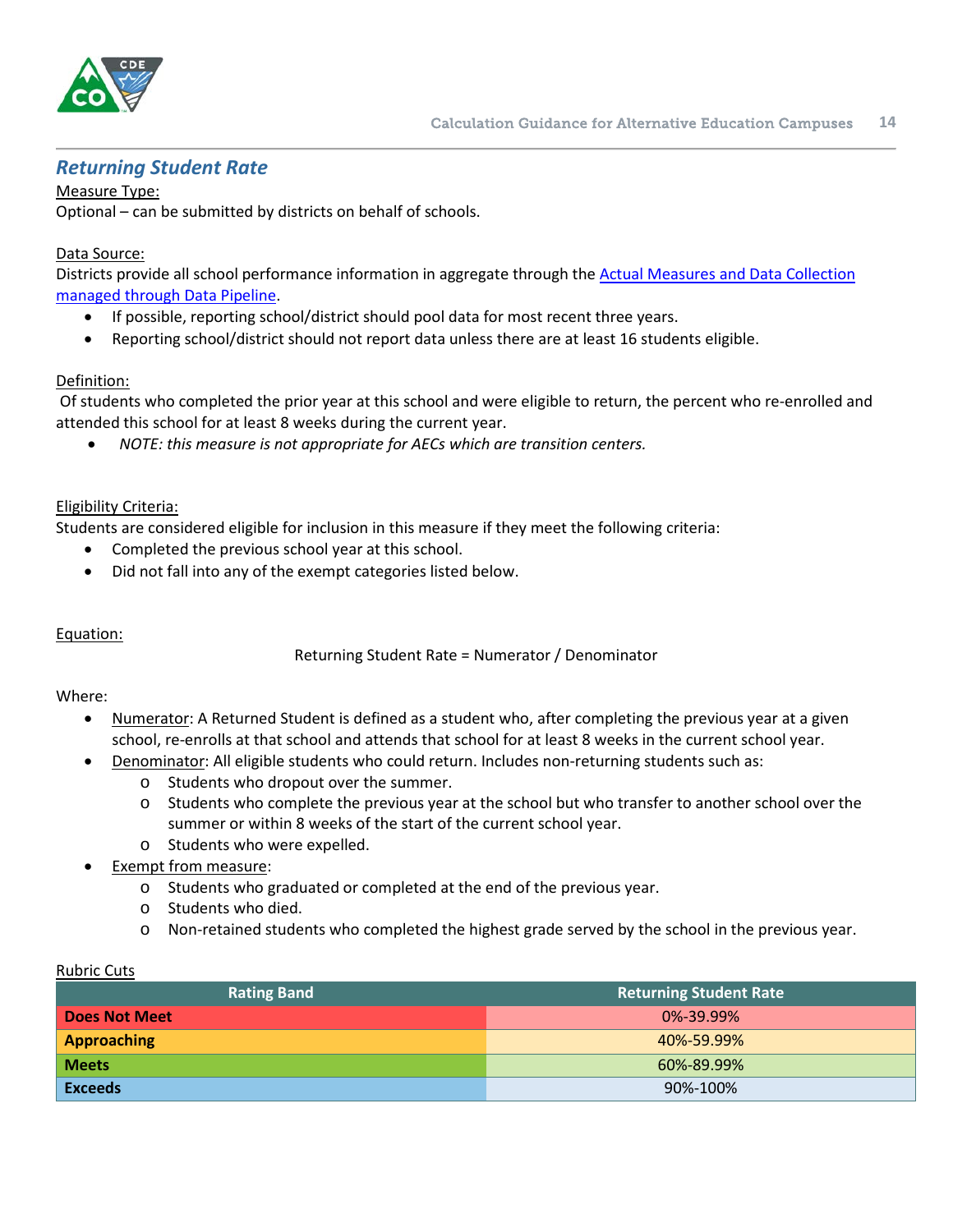

## <span id="page-14-0"></span>*Student Discipline Rate*

Measure Type: Optional – can be submitted by districts on behalf of schools.

### Data Source:

Districts provide all school performance information in aggregate through the [Actual Measures and Data Collection](http://www.cde.state.co.us/datapipeline/per-aec)  [managed through Data Pipeline.](http://www.cde.state.co.us/datapipeline/per-aec)

- If possible, reporting school/district should pool data for most recent three years.
- Reporting school/district should not report data unless there are at least 16 students eligible.

### Definition:

The percentage of students with a behavior incident in the highest resolution categories described by the school's discipline policy (typically out of school suspensions, in school suspensions, or expulsions). This is a unique count of students with a behavior incident, not a unique count of behavior incidents.

#### Eligibility Criteria:

The comparison point for this measure is the school's residing district;\* as such, schools are only eligible for this measure if their discipline policy is comparable to the residing district(s).

#### Equation:

Student Discipline Rate = Numerator / Denominator

#### Where:

- Numerator: All students in a given year with a behavior incident of relevance.
- Denominator: All students enrolled in a given year.

#### Rubric Cuts

For this measure, the rubric cuts are tailored by school to reference the residing district and reflect historical data. These rubric cuts are negotiated with CDE, and must use the **Student Discipline and Attendance data collection** as a starting place.

| <b>Rating Band</b>   | <b>Student Discipline Rate</b> |
|----------------------|--------------------------------|
| <b>Does Not Meet</b> | <b>Tailored</b>                |
| <b>Approaching</b>   | <b>Tailored</b>                |
| <b>Meets</b>         | Tailored                       |
| <b>Exceeds</b>       | <b>Tailored</b>                |

\*for schools which are fed by multiple districts, such as schools in BOCES or schools authorized by the Charter School Institute, rubric cuts may be determined by a weighted aggregate of the rates for districts where the student body resides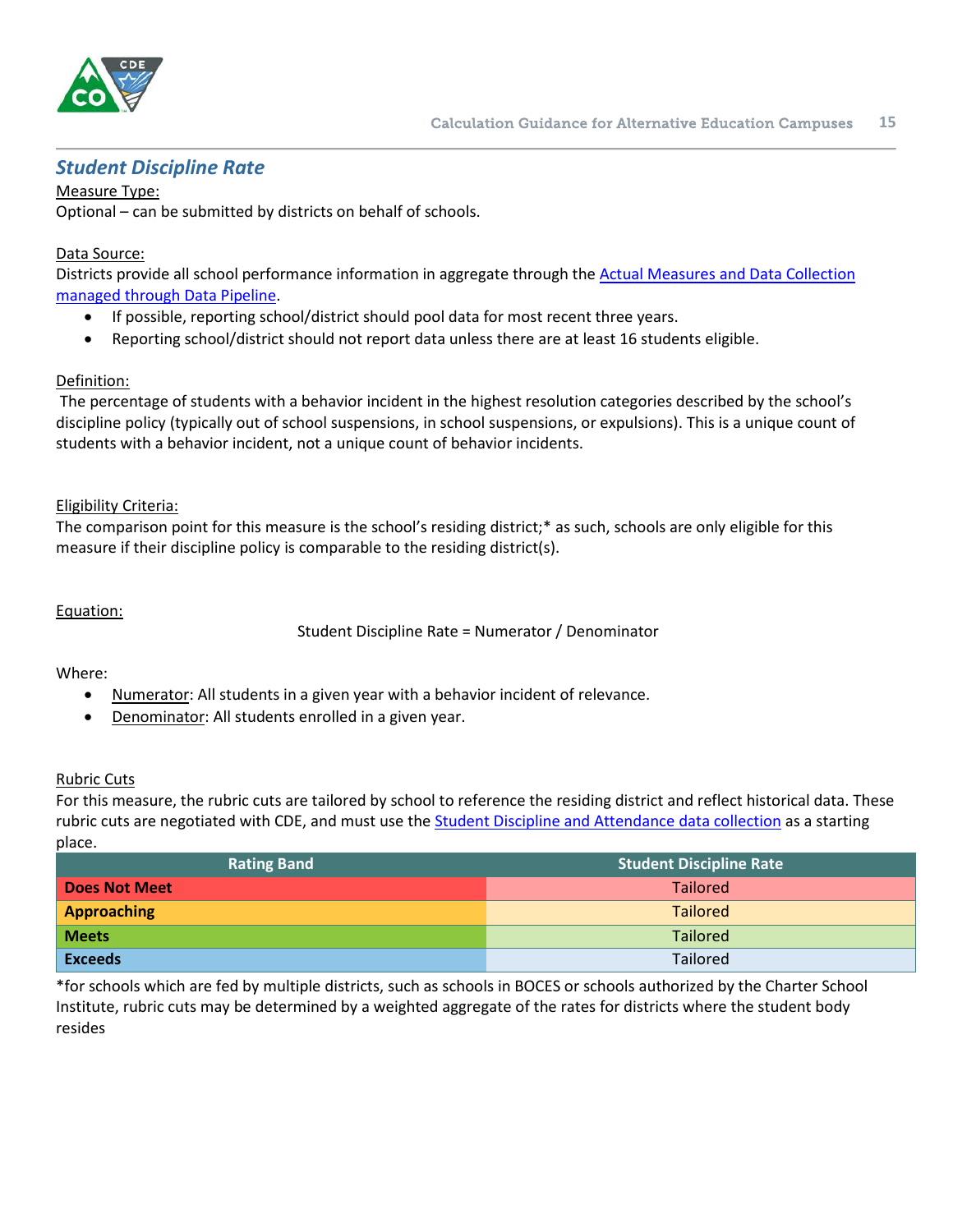

### <span id="page-15-0"></span>*Behavior*

Measure Type:

Optional – can be submitted by districts on behalf of schools.

#### Data Source:

Districts provide all school performance information in aggregate through the [Actual Measures and Data](http://www.cde.state.co.us/datapipeline/per-aec) Collection [managed through Data Pipeline.](http://www.cde.state.co.us/datapipeline/per-aec)

- If possible, reporting school/district should pool data for most recent three years.
- Reporting school/district should not report data unless there are at least 16 students eligible.

#### Definition:

The percentage of students with a behavior incident in the highest resolution categories described by the school's discipline policy (typically out of school suspensions, in school suspensions, or expulsions). This is a unique count of students with a behavior incident, not a unique count of behavior incidents.

#### Eligibility Criteria:

Unlike Student Discipline Rate, this measure has fixed cut points. This measure is useful for AECs where the discipline policy is notably different from the residing district's discipline policy, and therefore comparisons are difficult to make and potentially hard to interpret.

#### Equation:

Student Discipline Rate = Numerator / Denominator

#### Where:

- Numerator: All students in a given year with a behavior incident of relevance.
- Denominator: All students enrolled in a given year.

| <b>Rating Band</b>   | <b>Behavior Rate</b> |
|----------------------|----------------------|
| <b>Does Not Meet</b> | 100%-7.01%           |
| <b>Approaching</b>   | $7.00\% - 5.01\%$    |
| <b>Meets</b>         | $5.00\% - 3.00\%$    |
| <b>Exceeds</b>       | 3.00%-0%             |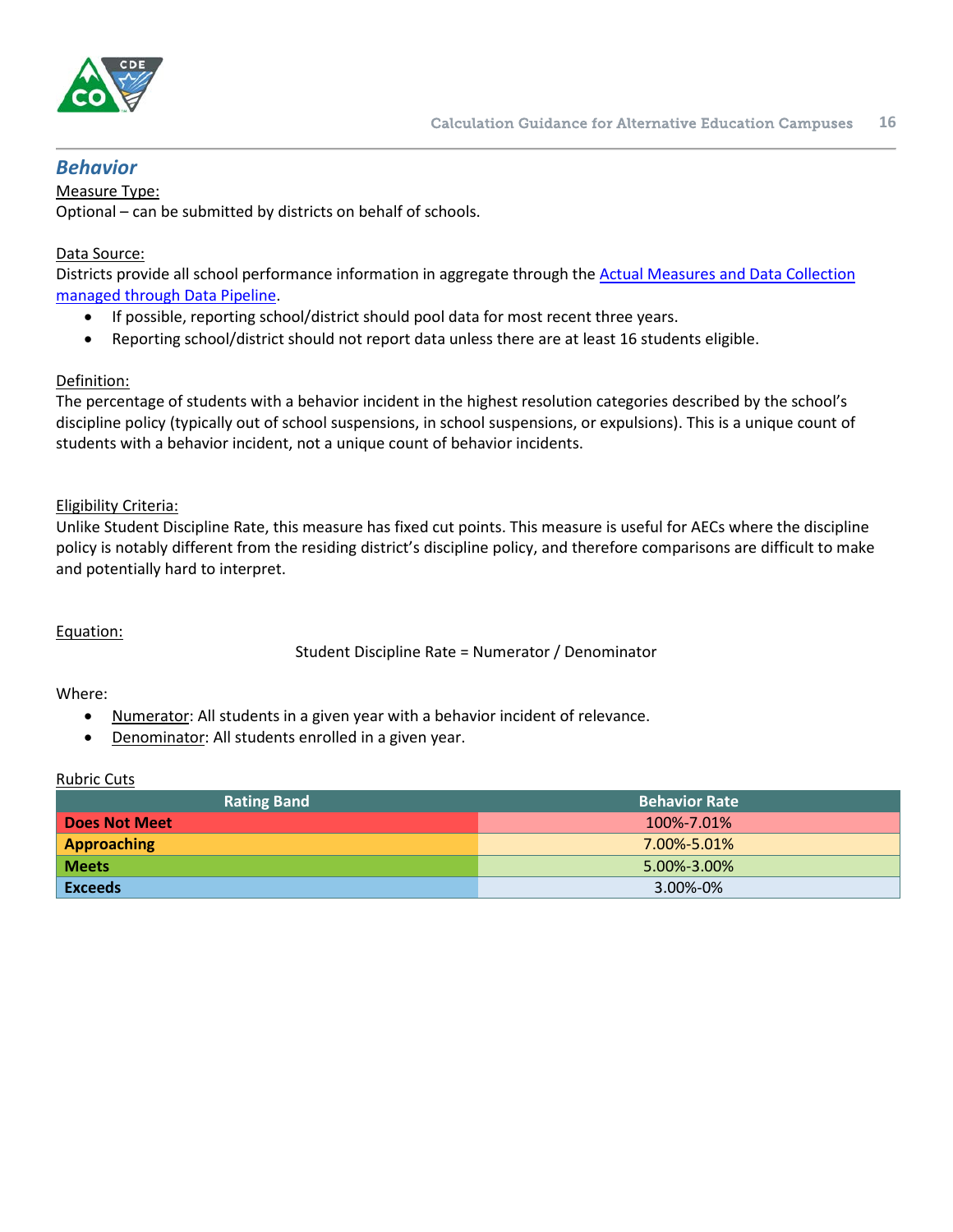

## <span id="page-16-0"></span>*Socio-Emotional or Psychological Adjustment Measure*

### Measure Type:

Optional – can be submitted on behalf of schools by districts.

### Data Source:

Districts provide all school performance information in aggregate through the [Actual Measures and Data Collection](http://www.cde.state.co.us/datapipeline/per-aec)  [managed through Data Pipeline](http://www.cde.state.co.us/datapipeline/per-aec) (see section below for previously approved measures).

- If possible, reporting school/district should pool data for most recent three years.
- Reporting school/district should not report data unless there are at least 16 students eligible.

### Definition:

The percentage of students at a given AEC who demonstrate positive change on an instrument of socio-emotional or psychological adjustment.

#### Eligibility Criteria:

Students are eligible for inclusion in this measure if they meet the following criteria:

- Student was enrolled in school at least 8 weeks prior to final administration of socio-emotional or psychological adjustment measure.
- Student has at least two scores on the socio-emotional or psychological adjustment measure at the same school (pre/post measure).

#### Equation:

% of Students with Positive Score = Numerator / Denominator

#### Where:

- Numerator: count of eligible students (defined above) whose final score on the approved socio-emotional or psychological adjustment measure showed a significant positive change as defined by the measurement scale.
- Denominator: all eligible tested students (defined above) who took both administrations of an approved measure of socio-emotional or psychological adjustment.

#### Rubric Cuts

If an approved measure of socio-emotional or psychological adjustment does not have a pre-defined set of nationally or state-normed rubric cuts, the cuts below will be used to determine the rating band assigned to the school.

| <b>Rating Band</b>   | % Students with Positive Score |
|----------------------|--------------------------------|
| <b>Does Not Meet</b> | $0\% - 39.99\%$                |
| <b>Approaching</b>   | 40%-59.99%                     |
| <b>Meets</b>         | 60%-89.99%                     |
| <b>Exceeds</b>       | 90%-100%                       |

Previously approved assessments using this methodology:

- Adult Adolescent Parenting Inventory
- Gallup Poll on Student Engagement
- Individual Protective Factors Index
- Panorama Survey
- **SEARS Survey**
- Tessera Survey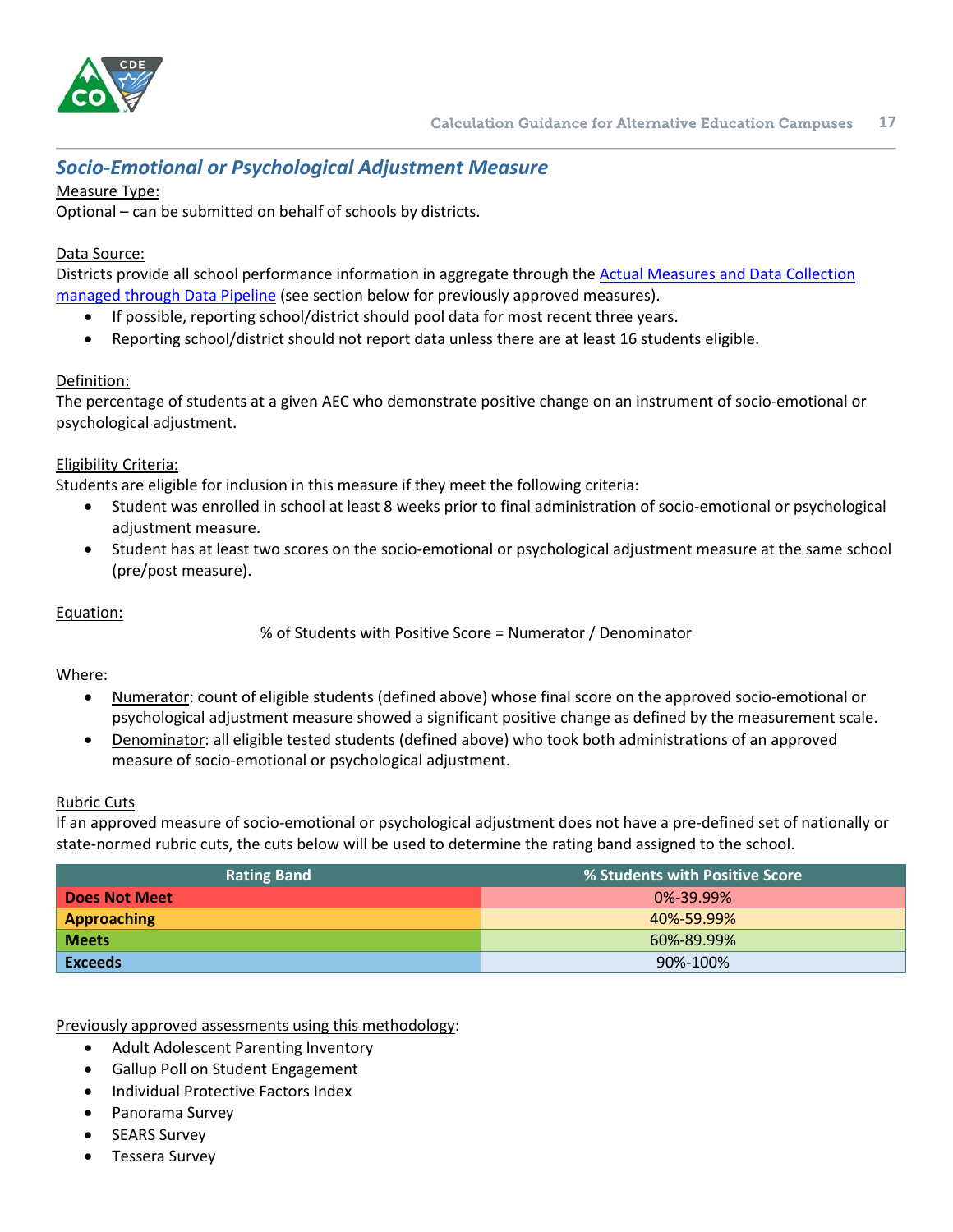

## <span id="page-17-0"></span>**Postsecondary and Workforce Readiness Indicator**

#### <span id="page-17-1"></span>**State Required Measures**

## <span id="page-17-2"></span>*SAT Mean Scale Score – EBRW/Math*

Measure Type: Required by state.

#### Data Source:

• CDE calculates and provides this data for schools on the AEC SPF. Measures are run separately by content area: Evidence-Based Reading and Writing (EBRW) and Math. ELA data from DLM and will be combined with SAT EBRW data. Math data from DLM will be combined with Math data from SAT.

#### Definition:

Mean Scale Score on given SAT content area for all eligible students for 2 years of data.\*

• Measure will be calculated by CDE for all schools with at least 16 eligible students. Schools with less than 16 eligible students are exempt from this measure.

#### Eligibility Criteria:

Students are eligible for inclusion in this measure if they meet the following criteria:

- Student enrolled in grade 11 at time of testing.
- Student was continuously enrolled in school from October 1 through state test window.
- Student has a valid test score in the given content area.

### Rubric Cuts

| SAT - Evidence-Based Reading and Writing |                                      |                  |  |  |
|------------------------------------------|--------------------------------------|------------------|--|--|
| <b>Rating Band</b>                       | <b>School Percentile Ranks</b>       | Mean Scale Score |  |  |
| <b>Does Not Meet</b>                     | $1st$ to $39th$                      | $0 - 420.89$     |  |  |
| <b>Approaching</b>                       | $40th$ to 59 <sup>th</sup>           | $420.9 - 431.49$ |  |  |
| <b>Meets</b>                             | $60th$ to $89th$                     | $431.5 - 458.29$ |  |  |
| <b>Exceeds</b>                           | 90 <sup>th</sup> to 99 <sup>th</sup> | $458.3 - 999$    |  |  |
| <b>SAT-Math</b>                          |                                      |                  |  |  |
| <b>Rating Band</b>                       | <b>School Percentile Ranks</b>       | Mean Scale Score |  |  |
| <b>Does Not Meet</b>                     | $1st$ to $39th$                      | $0 - 399.79$     |  |  |
| <b>Approaching</b>                       | $40^{\text{th}}$ to 59 <sup>th</sup> | $399.8 - 406.49$ |  |  |
| <b>Meets</b>                             | $60th$ to 89 <sup>th</sup>           | $406.5 - 424.29$ |  |  |
| <b>Exceeds</b>                           | $90th$ to $99th$                     | $424.3 - 999$    |  |  |

\*It is expected that SAT achievement data will be pooled across three years of data on the 2019 AEC School Performance Framework.

#### Norming Method

This measure was normed using the distribution of CO SAT performance across AEC schools in the state of Colorado on the 2017 AEC SPF and includes one years of data. Cut points were set using the 1<sup>st</sup>, 40<sup>th</sup>, 60<sup>th</sup>, and 90<sup>th</sup> percentile ranks among the AEC school distribution statewide.

### <span id="page-17-3"></span>*Best-Of Completion Rate* Measure Type: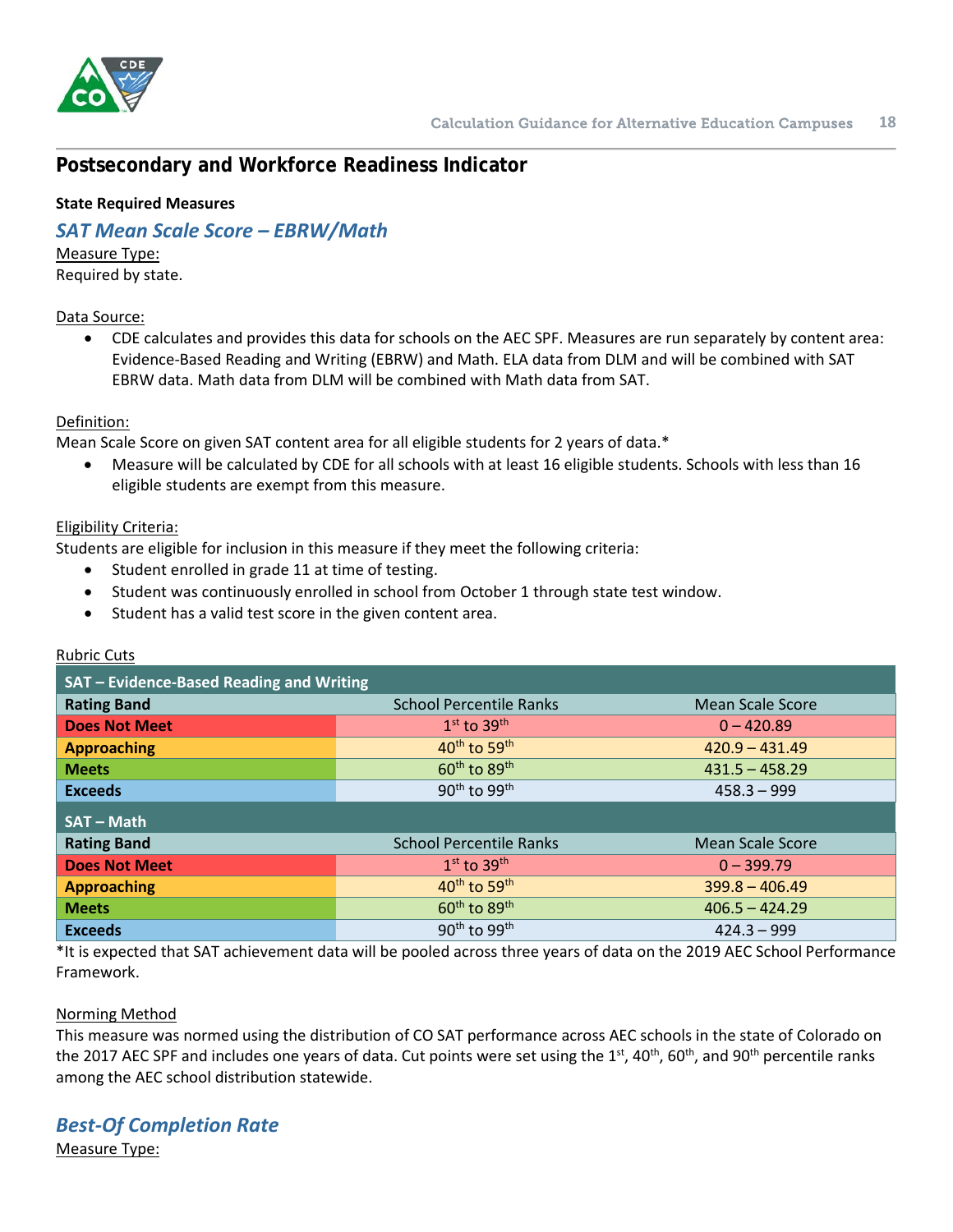

best-of rate

#### Required by state.

#### Data Source:

CDE calculates and provides this data for schools on the AEC SPF.

#### Definition:

Completion rate is the percentage of students from a beginning of year 9<sup>th</sup> grade cohort (adjusted for verified transfers in and out) who graduate or otherwise complete high school in a given year. For the AEC SPF, completion rate data is aggregated over the last three years. The highest value among the aggregated 4, 5, 6, or 7-year completion rate aggregated over the last three years is used for accountability purposes on the AEC SPF.

- Measure will be calculated by CDE for all schools with at least 16 eligible students. Schools with less than 16 eligible students are exempt from this measure.
- This measure is required for AECs serving grade 12.
- Non-degree granting institutions are exempt from this measure.

#### Best-of Determination:

|                  |                         | <b>Graduation/Completion cohorts</b> |        |        |        |            |
|------------------|-------------------------|--------------------------------------|--------|--------|--------|------------|
|                  |                         | 4 year                               | 5 year | 6 year | 7 year |            |
| Year             | 2015                    | 88.7%                                | 90.8%  | 90.8%  | 91.9%  |            |
| <b>Completed</b> | 2016                    | 88.6%                                | 91.9%  | 93.5%  | 94.2%  |            |
|                  | 2017                    | 89.7%                                | 90.3%  | 91.2%  | 93.7%  | Aggregated |
|                  | <b>Aggregated Rate*</b> | 88.5%                                | 91.0%  | 91.8%  | 93.2%  |            |

*\* For each of these rates, the aggregation is the result of adding the completer totals for all available years and dividing by the sum of the graduation/completion bases across all available years.*

Please note that the method of aggregating and determining the best-of completion rate has changed from previous SPF cycles. In previous years, four years of data for the 4 year cohort were aggregated, three years of data for the 5 year cohort were aggregated, two years of data for the 6 year cohort were aggregated, and the single most recent year of the 7 year cohort data was used. These aggregated data points were then compared, and the best of cohort year from this set was used as the best-of completion rate. This model of aggregation was used in order to emphasize the more recent Anticipated Year of Graduation cohorts.

As illustrated in the table above, the new aggregation model includes the most recent three years of data for each cohort year (three years of data for the 4 year cohort, three years of data for the 5 year cohort, three years of data for the 6 year cohort, and three years of data for the 7 year cohort). This change was made for the following two reasons:

- AEC schools typically have more students complete in the extended year cohorts, so including the same number of years of data in the calculation for those extended year cohort rates makes determining the best-of rate more representative of the school's actual performance.
- AEC schools are often small, so having the same number of years available for each completion cohort allows for a better chance for the potential completer base to hit the minimum N size (16) for the extended year cohorts.

The completion rates used in the AEC SPF are a year lagged due to reporting timelines. Rubric Cuts

| .                              |                         |                 |
|--------------------------------|-------------------------|-----------------|
| <b>Best-Of Completion Rate</b> |                         |                 |
| <b>Rating Band</b>             | School Percentile Ranks | Completion Rate |
|                                |                         |                 |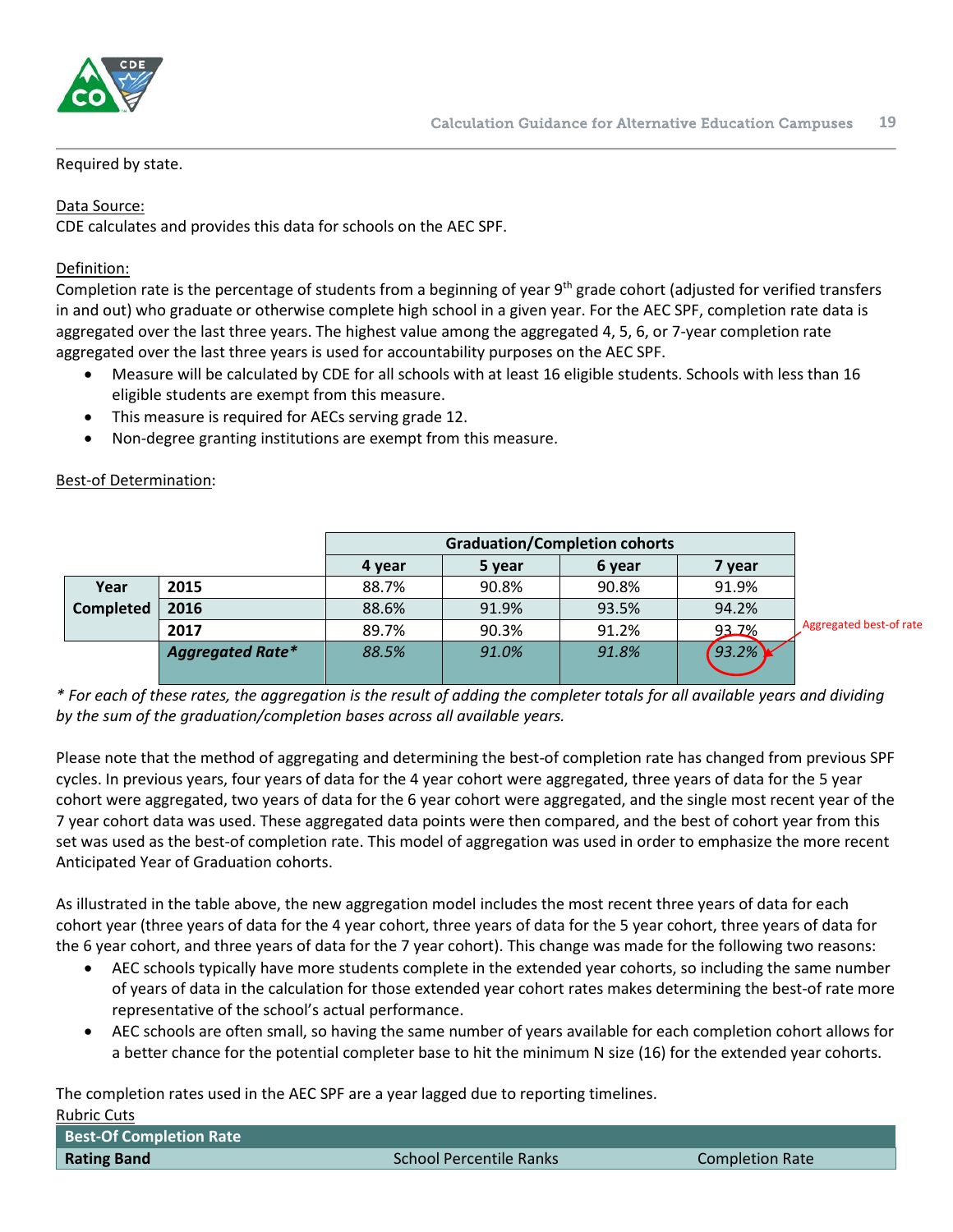

Calculation Guidance for Alternative Education Campuses **20**

| <b>Does Not Meet</b> | $1st$ to $39th$                      | $0.0\%$ - 39.99%   |
|----------------------|--------------------------------------|--------------------|
| Approaching          | $40^{\text{th}}$ to 59 <sup>th</sup> | $40.0\%$ - 49.49%  |
| <b>Meets</b>         | $60^{\text{th}}$ to $89^{\text{th}}$ | $49.5\% - 69.39\%$ |
| <b>Exceeds</b>       | $90^{\text{th}}$ to $99^{\text{th}}$ | $69.4\% - 100.0\%$ |

\*Due to the change in methodology (see above) in the calculation of best-of completion rates, we may be renorming this measure for the 2019 AEC SPF.

#### Norming Method

This measure was normed using the distribution of best-of completion rates across AEC schools in the state of Colorado on the 2016 AEC SPF. The cuts presented here represent a renorming of previous cuts, which was conducted in part due to the age of the previous norms and cuts (previously baselined in 2011) and in part because a substantial number of other measures on the AEC SPF had been renormed in that year of the framework, which came out after the accountability hold year (2015). Cut points were set using the  $1<sup>st</sup>$ , 40<sup>th</sup>, 60<sup>th</sup>, and 90<sup>th</sup> percentile ranks among the AEC school distribution statewide.

## <span id="page-19-0"></span>*Dropout Rate*

Measure Type: Required by state.

Data Source:

CDE calculates and provides this data for schools on the AEC SPF.

#### Definition:

Rubric Cuts

Drop-out rate is an annual rate of the percentage of all students enrolled in grades 9 through 12 who leave school during a single school year without subsequently attending another school or educational program. For the purposes of the AEC SPF, it is a 3-year aggregate of the school's drop-out rate.

- Schools with less than 16 eligible students are exempt from this measure.
- Required for schools serving grade 9 and higher.

| <b>NUBLIC CULS</b> |                                      |                  |
|--------------------|--------------------------------------|------------------|
| Dropout Rate       |                                      |                  |
| <b>Rating Band</b> | <b>School Percentile Ranks</b>       | Dropout Rate     |
| Does Not Meet      | $1st$ to $39th$                      | 100% to 18.21%   |
| <b>Approaching</b> | $40^{\text{th}}$ to 59 <sup>th</sup> | 18.20% to 12.81% |
| <b>Meets</b>       | $60th$ to $89th$                     | 12,80% to 4,61%  |
| <b>Exceeds</b>     | $90th$ to $99th$                     | 4.60% to 0%      |

# Norming Method

This measure was normed using the distribution of Dropout Rate across AEC schools in the state of Colorado on the 2016 AEC SPF. The cuts presented here represent a renorming of previous cuts, which was conducted in part due to the age of the previous norms and cuts (previously baselined in 2011) and in part because a substantial number of other measures on the AEC SPF had been renormed in that year of the framework, which came out after the accountability hold year (2015). Cut points were set using the  $1<sup>st</sup>$ , 40<sup>th</sup>, 60<sup>th</sup>, and 90<sup>th</sup> percentile ranks among the AEC school distribution statewide.

#### <span id="page-19-1"></span>**Recommended Optional Measures**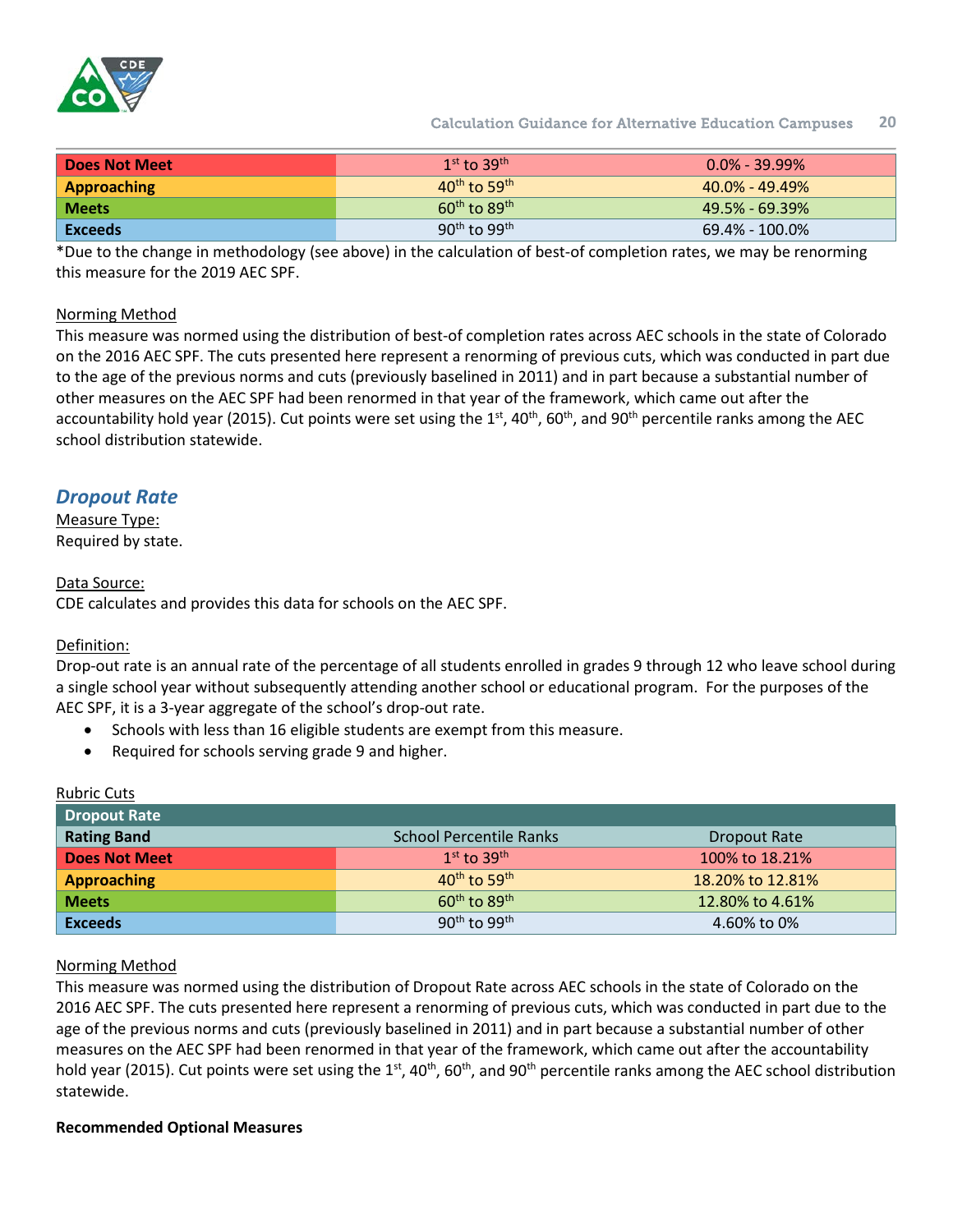

## <span id="page-20-0"></span>*Matriculation Rate*

Measure Type: Optional – can be requested by districts on behalf of schools.

#### Data Source:

CDE calculates and provides this data for schools on the AEC SPF. Measure reflects high school graduates and completers from a given school who went on to enroll in a higher education institute or CTE program in the fall or summer subsequent to graduating high school. More information about the calculation of matriculation rates and the institutions which are included in this rate can be found [here.](https://www.cde.state.co.us/accountability/matriculation_guidance_and_faq_7_25_16) This data is lagged by one year due to reporting timelines and is sourced from the Colorado Department of Higher Education.

*NOTE: Matriculation rates can be used as part of [post-completion success.](#page-23-0) However, since matriculation data is one year lagged, this can only be included in a post-completion success measure if the post-completion success measure is aggregated over 3 years of data.*

#### Definition:

The percentage of students in a school's graduation /completion base in a given year who can be identified as having been enrolled in a two-year college, four-year college, or CTE program during the summer or fall term following graduation. In addition, any student that has been awarded a degree or certificate will also be included within the numerator for calculation purposes.

#### Eligibility Criteria:

Rubric Cuts

Students are eligible for inclusion in this measure if they meet the following criteria:

- Student graduated from a given school.
- Student meets matriculation inclusion rules as writte[n here.](https://www.cde.state.co.us/accountability/matriculation_business_rules_8_26_16)

| nublic cuts    |                           |
|----------------|---------------------------|
| Rating Band    | <b>Matriculation Rate</b> |
| Does Not Meet  | $0.0\%$ to 41.39%         |
| Approaching    | 41.40% to 59.29%          |
| <b>Meets</b>   | 59.30% to 73.09%          |
| <b>Exceeds</b> | 73.10% to 100%            |

#### Norming Method

This measure uses the data and norms from the traditional SPF. The norms and cut points for this measure were baselined when the measure first appeared on the 2016 traditional SPF. The cut points were derived based on the distribution of traditional schools' performance. Cut points were set at the 15<sup>th</sup>, 50<sup>th</sup>, and 85<sup>th</sup> percentile ranks.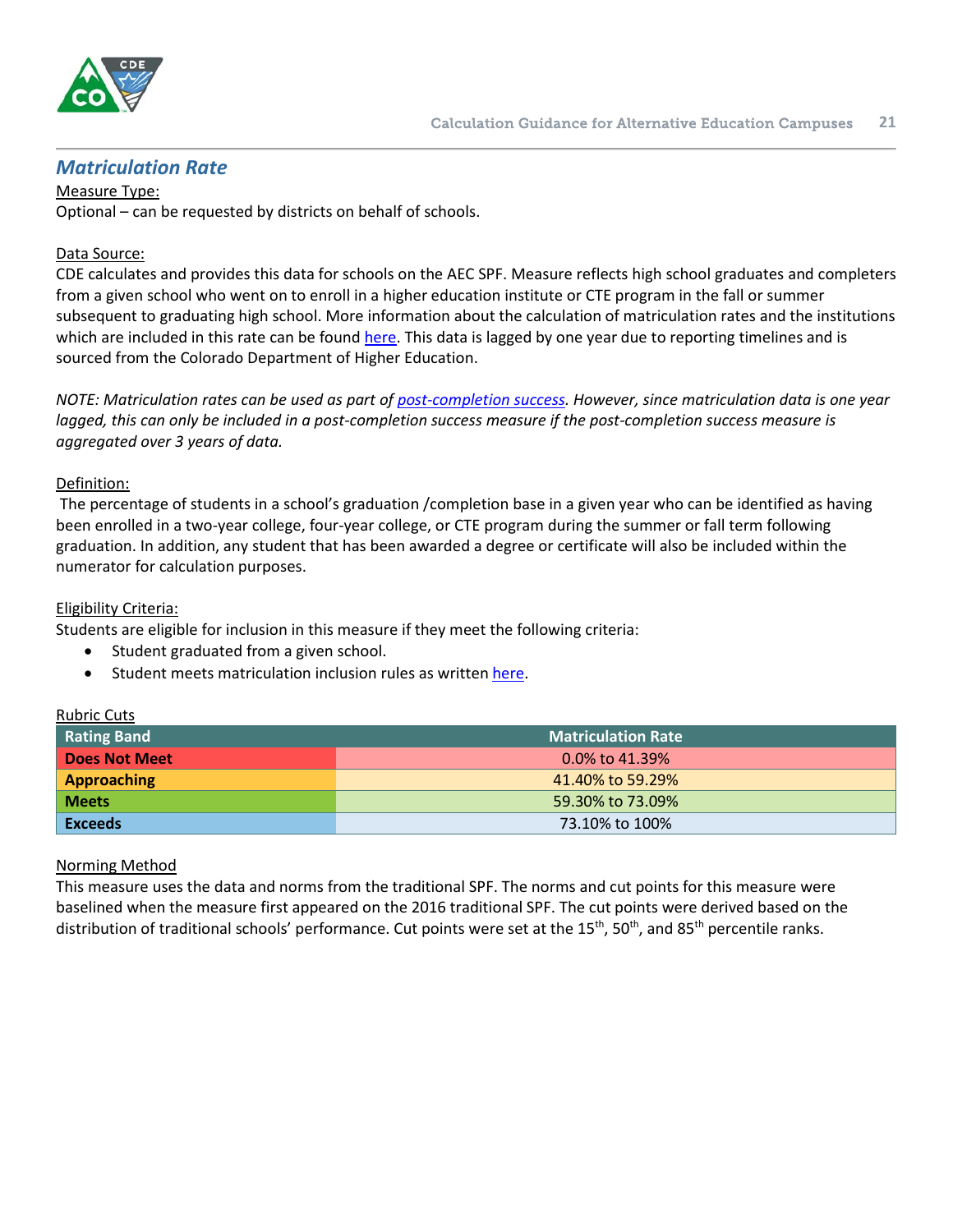

## <span id="page-21-0"></span>*Best-of Graduation Rate*

Measure Type: Optional – can be requested by districts on behalf of schools.

#### Data Source:

CDE calculates and provides this data for schools on the AEC SPF.

#### Definition:

Graduation rate is the percentage of students from a beginning of year 9<sup>th</sup> grade cohort (adjusted for verified transfers in and out) who graduate with a high school diploma in a given year. For the AEC SPF, graduation rate data is aggregated over the last three years. The highest value among the aggregated 4, 5, 6, or 7-year graduation rate aggregated over the last three years is used for accountability purposes on the AEC SPF.

- Measure will be calculated by CDE for all schools with at least 16 eligible students. Schools with less than 16 eligible students are exempt from this measure.
- This measure is only available for AECs serving grade 12.

|                  |                         | <b>Graduation/Completion cohorts</b> |        |        |        |                         |
|------------------|-------------------------|--------------------------------------|--------|--------|--------|-------------------------|
|                  |                         | 4 year                               | 5 year | 6 year | 7 vear |                         |
| Year             | 2015                    | 88.7%                                | 90.8%  | 90.8%  | 91.9%  |                         |
| <b>Completed</b> | 2016                    | 88.6%                                | 91.9%  | 93.5%  | 94.2%  |                         |
|                  | 2017                    | 89.7%                                | 90.3%  | 91.2%  | 93.7%  | Aggregated best-of rate |
|                  | <b>Aggregated Rate*</b> | 88.5%                                | 91.0%  | 91.8%  | 93.2%  |                         |
|                  |                         |                                      |        |        |        |                         |

#### Best-of Determination:

*\* For each of these rates, the aggregation is the result of adding the completer totals for all available years and dividing by the sum of the graduation/completion bases across all available years.*

Please note that the method of aggregating and determining the best-of graduation rate has changed from previous SPF cycles. In previous years, four years of data for the 4 year cohort were aggregated, three years of data for the 5 year cohort were aggregated, two years of data for the 6 year cohort were aggregated, and the single most recent year of the 7 year cohort data was used. These aggregated data points were then compared, and the best of cohort year from this set was used as the best-of completion rate. This model of aggregation was used in order to emphasize the more recent Anticipated Year of Graduation cohorts.

As illustrated in the table above, the new aggregation model includes the most recent three years of data for each cohort year (three years of data for the 4 year cohort, three years of data for the 5 year cohort, three years of data for the 6 year cohort, and three years of data for the 7 year cohort). This change was made for the following two reasons:

- AEC schools typically have more students complete in the extended year cohorts, so including the same number of years of data in the calculation for those extended year cohort rates makes determining the best-of rate more representative of the school's actual performance.
- AEC schools are often small, so having the same number of years available for each completion cohort allows for a better chance for the potential completer base to hit the minimum N size (16) for the extended year cohorts.

The graduation rates used in the AEC SPF are a year lagged due to reporting timelines.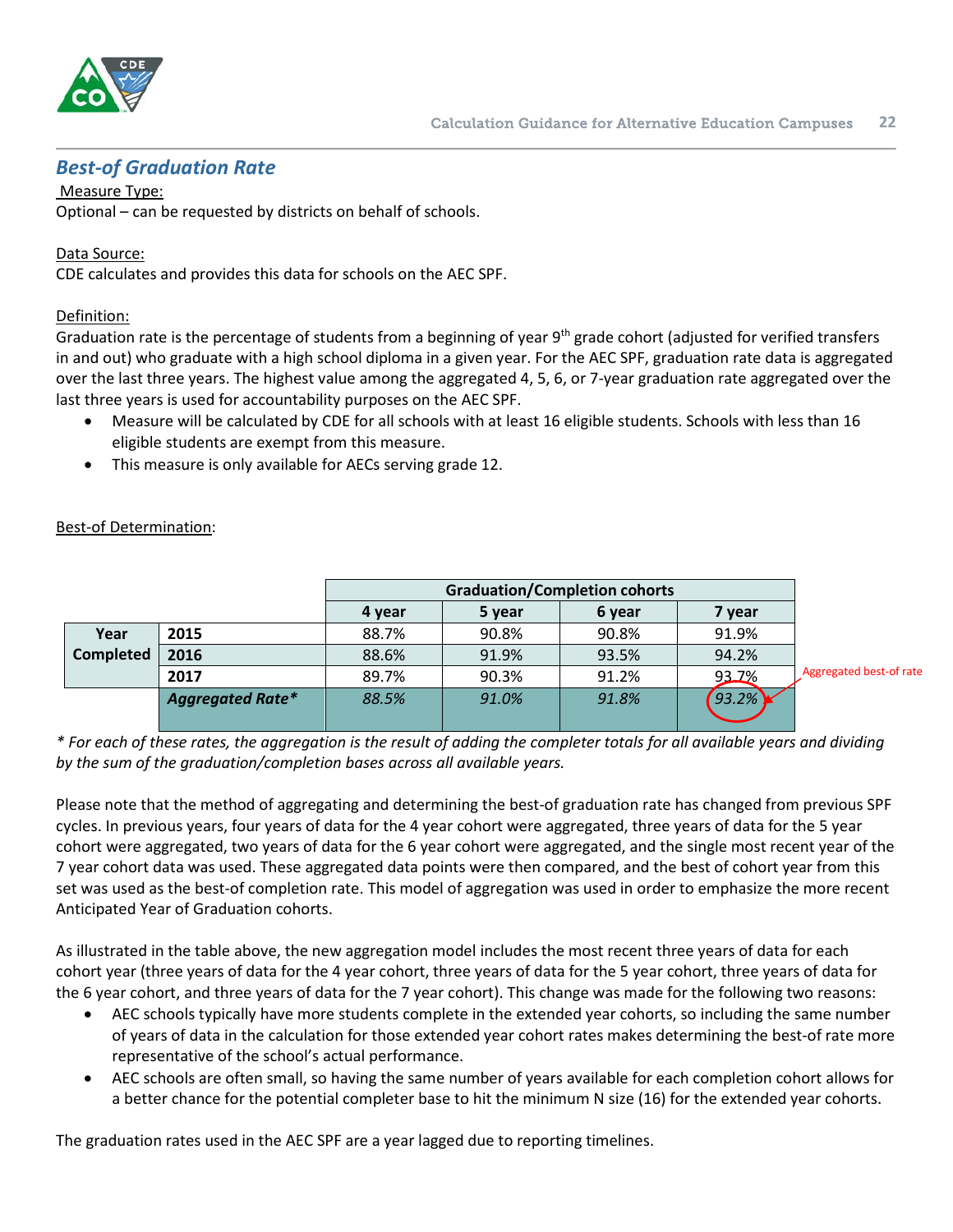

| <b>Rubric Cuts</b>             |                                      |                        |
|--------------------------------|--------------------------------------|------------------------|
| <b>Best-Of Graduation Rate</b> |                                      |                        |
| <b>Rating Band</b>             | <b>School Percentile Ranks</b>       | <b>Graduation Rate</b> |
| Does Not Meet                  | $1st$ to $39th$                      | $0.0\% - 20.29\%$      |
| <b>Approaching</b>             | $40^{th}$ to 59 <sup>th</sup>        | $20.3\% - 33.29\%$     |
| <b>Meets</b>                   | $60^{\text{th}}$ to $89^{\text{th}}$ | $33.3\% - 54.29\%$     |
| <b>Exceeds</b>                 | $90^{th}$ to $99^{th}$               | 54.3% - 100.0%         |

\*Due to the change in methodology (see above) in the calculation of best-of graduation rates, we may be renorming this measure for the 2019 AEC SPF.

### Norming Method

This measure was normed using the distribution of best-of graduation rates across AEC schools in the state of Colorado on the 2016 AEC SPF. The cuts presented here represent a renorming of previous cuts, which was conducted in part due to the age of the previous norms and cuts (previously baselined in 2011) and in part because a substantial number of other measures on the AEC SPF had been renormed in that year of the framework, which came out after the accountability hold year (2015). Cut points were set using the  $1<sup>st</sup>$ , 40<sup>th</sup>, 60<sup>th</sup>, and 90<sup>th</sup> percentile ranks among the AEC school distribution statewide.

## <span id="page-22-0"></span>*Transition Success Rate*

### Measure Type:

Optional – can be submitted by districts on behalf of schools.

• *NOTE: Non-degree granting institutions are strongly encouraged to submit this measure.*

### Data Source:

Districts provide all school performance information in aggregate through the Actual Measures and Data Collection [managed through Data Pipeline.](http://www.cde.state.co.us/datapipeline/per-aec)

- If possible, reporting school/district should pool data for most recent three years.
- Reporting school/district should not report data unless there are at least 16 students eligible.

### Definition:

Of students who are enrolled at a given AEC transition center, the percentage of students who successfully complete a planned transfer process to an appropriate setting.

• *NOTE: this measure is only appropriate for AECs which are transition centers.*

#### Eligibility Criteria:

Students are considered eligible for inclusion in this measure if they meet the following criteria:

- Completed the previous school year at this school.
- Did not fall into any of the exempt categories listed below.

### Equation:

Transition Success Rate = Numerator / Denominator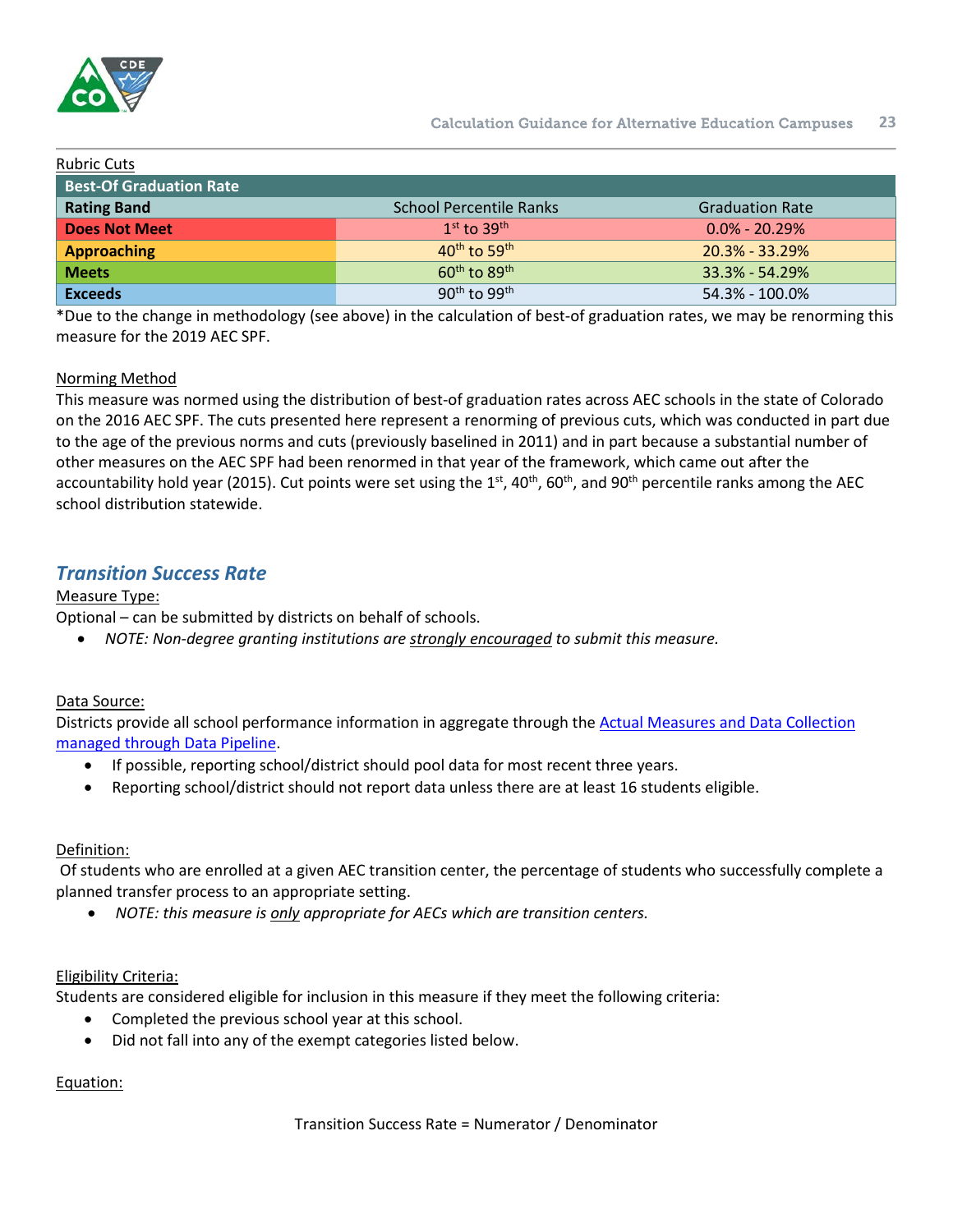

#### Where:

- Numerator: A Successful Transition is defined as a student who:
	- o Students who complete a planned transfer process from the AEC transition center to an appropriate school setting.
	- o Students who graduated or completed at the end of the previous year (if the school is degree-granting).
	- o Non-retained students who completed the highest grade served by the school in the previous year and are no longer eligible to be served by that institution.
	- o Students who complete at the previous year at the school but who transfer to another school over the summer or within 8 weeks of the start of the current school year.
- Denominator: All eligible students who are expected to transfer out of the AEC. Includes non-returning students such as:
	- o Students who dropout over the summer.
	- o Students who were expelled.
- Exempt from measure:
	- o Students who died.
	- o Students more than one term away from their planned transfer exit date.

#### Rubric Cuts

| <b>Rating Band</b>   | <b>Returning Student Rate</b> |
|----------------------|-------------------------------|
| <b>Does Not Meet</b> | 0%-39.99%                     |
| <b>Approaching</b>   | 40%-59.99%                    |
| <b>Meets</b>         | 60%-89.99%                    |
| <b>Exceeds</b>       | 90%-100%                      |

## <span id="page-23-0"></span>*Post-Completion Success Rate*

#### Measure Type:

Optional – can be submitted by districts on behalf of schools.

#### Data Source:

Districts provide all school performance information in aggregate through the [Actual Measures and Data Collection](http://www.cde.state.co.us/datapipeline/per-aec)  [managed through Data Pipeline.](http://www.cde.state.co.us/datapipeline/per-aec)

- If possible, reporting school/district should pool data for most recent three years.
- Reporting school/district should not report data unless there are at least 16 students eligible.

*NOTE: If this measure is being aggregated over three years of data[, matriculation rate data](#page-20-0) can be incorporated as a data source for college enrollment.*

#### Definition:

Of students receiving a diploma, certificate or GED at the end of the prior year, the percent providing proof of planned college enrollment, enlistment, or employment.

#### Eligibility Criteria:

Students are eligible for inclusion in this measure if they meet the following criteria:

• Student completed high school at this AEC in the previous year.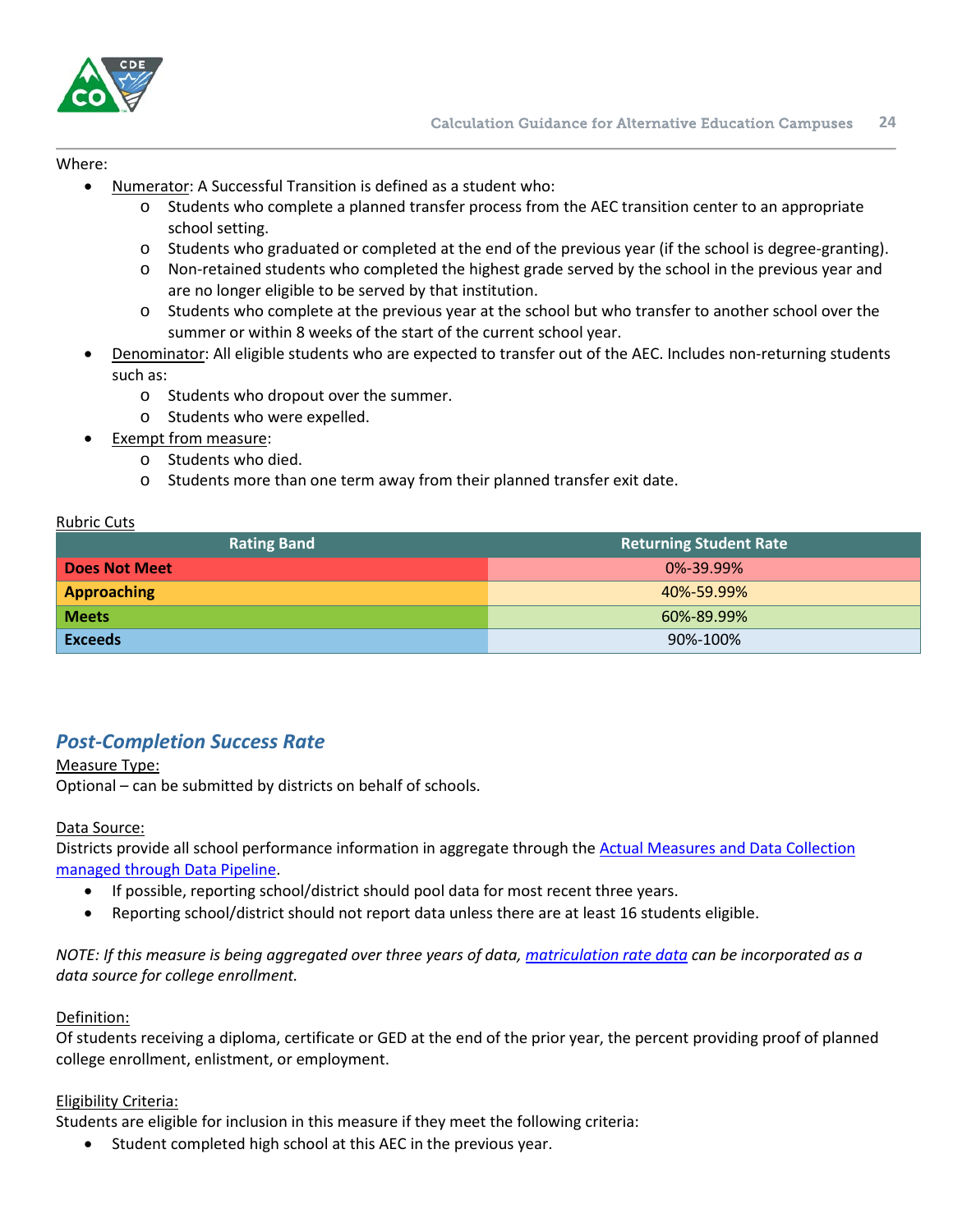

#### Equation:

Post-Completion Success Rate = Numerator / Denominator

Where:

- Numerator: count of eligible students (defined above) who can demonstrate post-completion success in the year after completion in one or more of the following ways:
	- o planned college enrollment a copy of a letter of admission, registration form, course schedule, or transcript
	- o military enlistment letter of enlistment
	- o employment copy of written job offer or pay stub
- Denominator: count of all eligible students (defined above)
- Exempt from measure: student was enrolled in school in the previous year but did not complete high school

#### Rubric Cuts

| <b>Rating Band</b>   | <b>Post-Completion Success Rate</b> |
|----------------------|-------------------------------------|
| <b>Does Not Meet</b> | $0\% - 39.99\%$                     |
| <b>Approaching</b>   | 40%-59.99%                          |
| <b>Meets</b>         | 60%-89.99%                          |
| <b>Exceeds</b>       | 90%-100%                            |

## <span id="page-24-0"></span>*Workforce Readiness Rate*

#### Measure Type:

Optional – can be submitted by districts on behalf of schools.

#### Data Source:

Districts provide all school performance information in aggregate through the [Actual Measures and Data Collection](http://www.cde.state.co.us/datapipeline/per-aec)  [managed through Data Pipeline](http://www.cde.state.co.us/datapipeline/per-aec) (see section below for previously approved assessments). Measures should be submitted separately by content area (if applicable).

- If possible, reporting school/district should pool data for most recent three years.
- Reporting school/district should not report data unless there are at least 16 students eligible.

#### Definition:

The percentage students who met established benchmarks on an approved workforce readiness assessment identifying them as ready to enter the labor market.

#### Eligibility Criteria:

Students are eligible for inclusion in this measure if they meet the following criteria:

- Student is a senior at the school or otherwise eligible for program exit.
- Student has a valid test score on an approved workforce readiness assessment in the given content area.

#### Equation: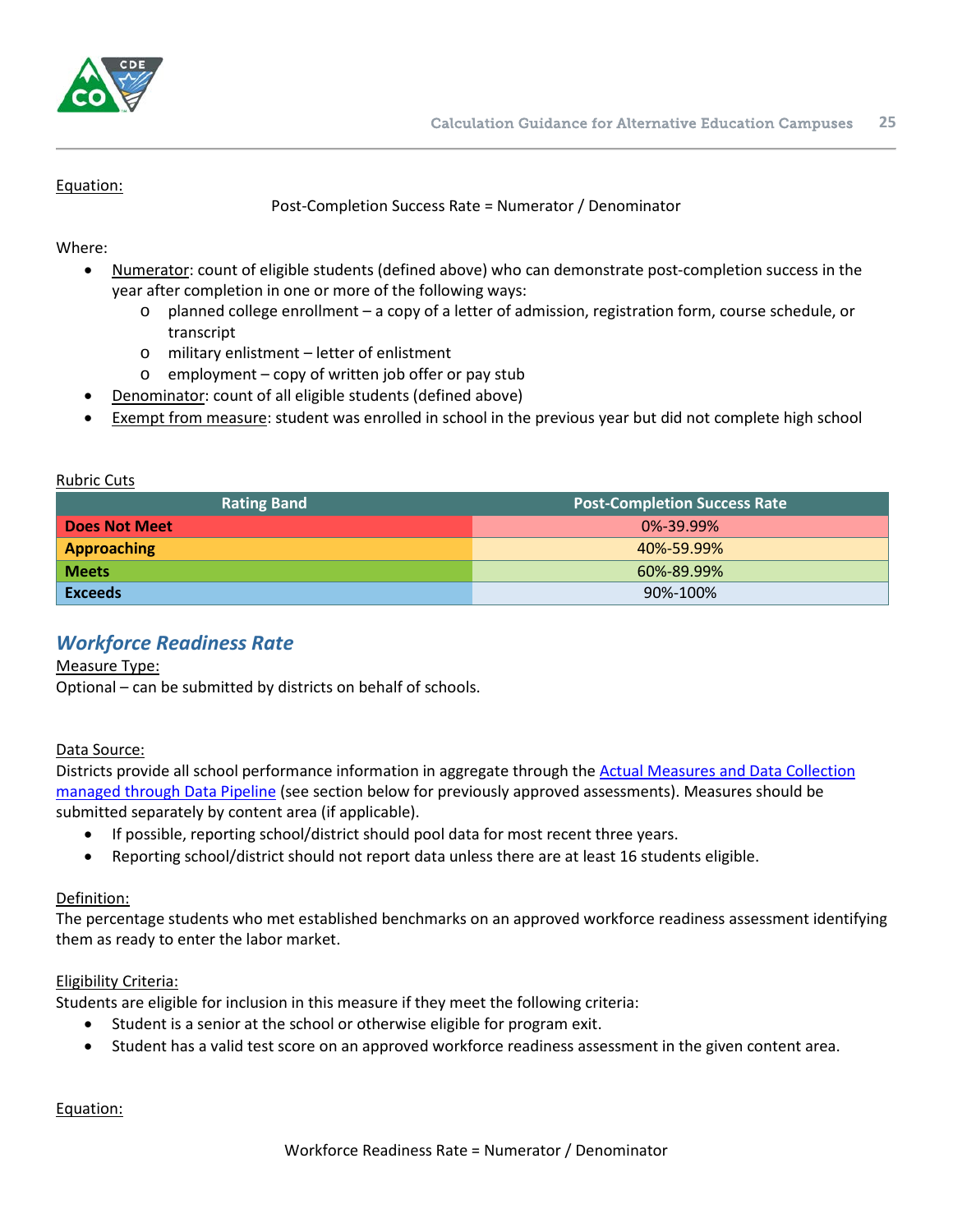

Where:

- Numerator: count of eligible students (defined above) whose score on the approved workforce readiness assessment met or exceeded readiness benchmarks.
- Denominator: all eligible tested students (defined above).

#### Rubric Cuts

| <b>Rating Band</b> | % at Benchmark  |
|--------------------|-----------------|
| Does Not Meet      | $0\% - 39.99\%$ |
| <b>Approaching</b> | 40%-59.99%      |
| <b>Meets</b>       | 60%-89.99%      |
| <b>Exceeds</b>     | 90%-100%        |

Previously approved assessments using this methodology

- ACCUPLACER Placement
- WorkKeys Certificate Earned Rate

## <span id="page-25-0"></span>*Credit/Course Completion Rate*

#### Measure Type:

Optional – can be submitted by districts on behalf of schools.

#### Data Source:

Districts provide all school performance information in aggregate through the [Actual Measures and Data Collection](http://www.cde.state.co.us/datapipeline/per-aec)  [managed through Data Pipeline.](http://www.cde.state.co.us/datapipeline/per-aec)

- If possible, reporting school/district should pool data for most recent three years.
- Reporting school/district should not report data unless there are at least 16 students eligible.

#### Definition:

The percentage of students who earned a minimum number of expected credits, as defined by the AEC, or the percent of total credits completed out of total credits attempted.

#### Eligibility Criteria:

Students are eligible for inclusion in this measure if they meet the following criteria:

• For minimum credit expectation, student attempted the minimum number of expected credits, as defined by the school\*

#### Equation: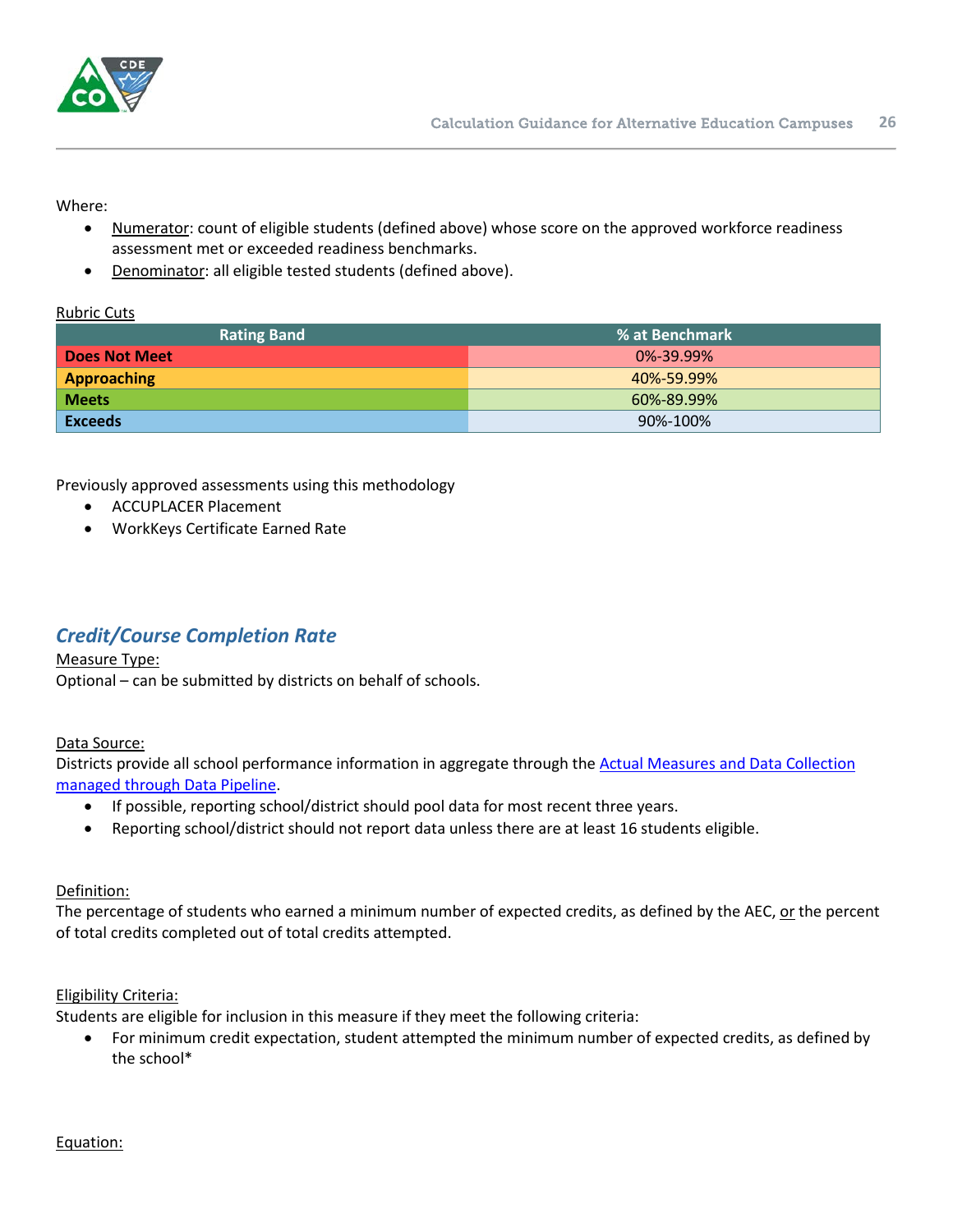

#### Credit/Course Completion Rate = Numerator / Denominator

Where:

- Numerator\*: EITHER count of students who completed the expected courses or credits as defined by the school OR the number of courses passed by any student.
- Denominator\*: EITHER count of all eligible students OR all attempted courses.
- Exempt from measure:
	- o Students who transferred to another school or program prior to completing a given academic term.
	- o Students who reached the maximum age for services after October Count.

\*This measure can be calculated two ways: either at the unique student level, or at the course level. In other words, this measure can be used to look at the proportion of students meeting an expectation of credits earned or courses passed over the course of the year, or the number courses (counting across all enrolled students) passed at the school over the course of the year.

| <b>Rating Band</b> | <b>Credit/Course Completion Rate</b> |
|--------------------|--------------------------------------|
| Does Not Meet      | 0%-39.99%                            |
| <b>Approaching</b> | 40%-59.99%                           |
| <b>Meets</b>       | 60%-89.99%                           |
| <b>Exceeds</b>     | 90%-100%                             |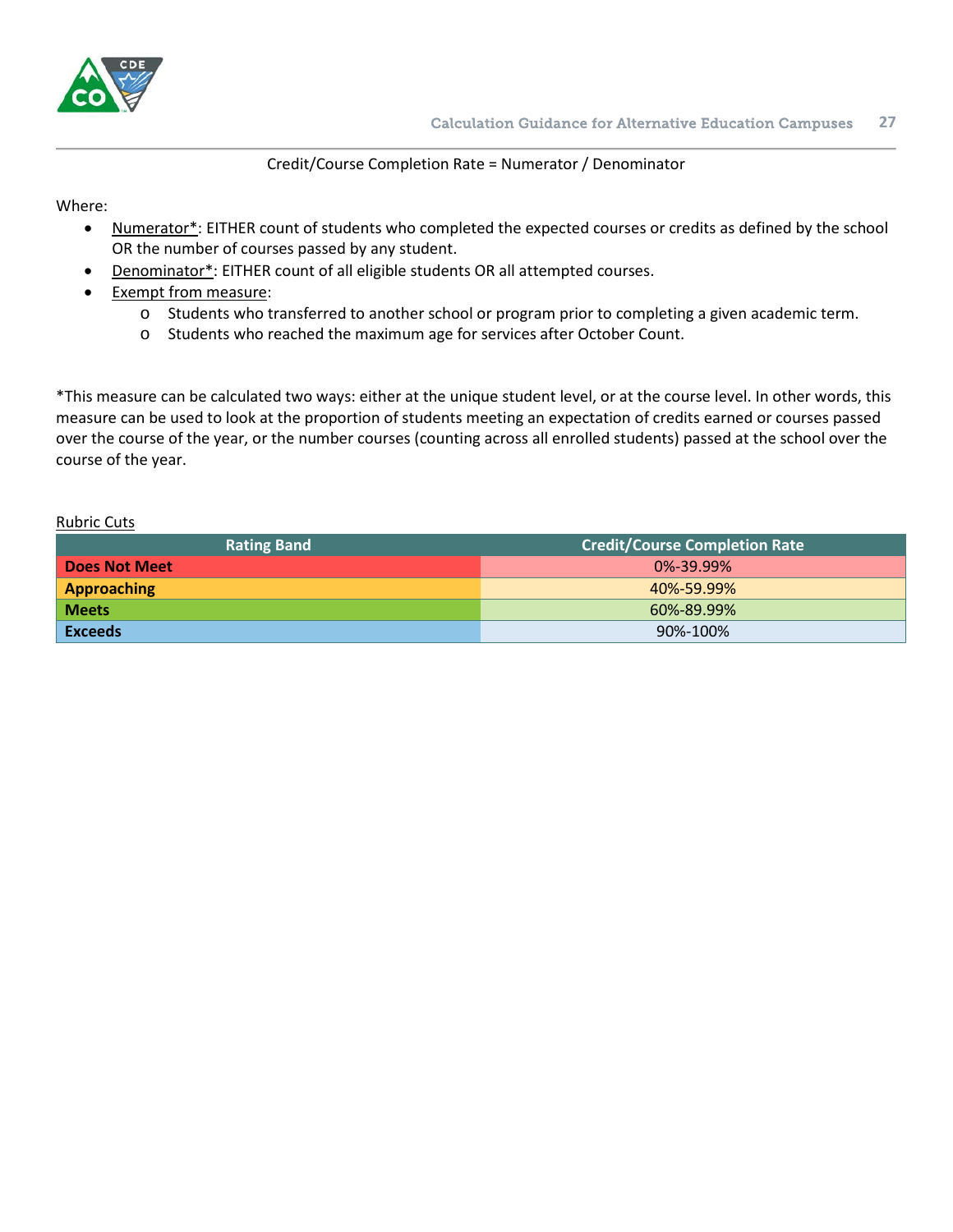

## <span id="page-27-0"></span>Framework Information

## <span id="page-27-1"></span>**Rating Bands/Cut Points**

Just as each subindicator is rated on a four point scale (Does Not Meet, Approaching, Meets, Exceeds), AECs receive Indicator and Overall ratings as well. These ratings also use a four point rating scale as outlined below. These ratings are derived from summed subindicator point values.

#### **AEC Performance Plan Type**

The data for this rating is derived from the sum of all points earned from all indicators and all points possible from all indicators for which a school receives a rating. There is a total of 100 points possible in the overall framework.

#### **Indicator Ratings**

| Rating                          | % Points Earned |
|---------------------------------|-----------------|
| <b>AEC Performance</b>          | 60.0% to 100%   |
| <b>AEC Improvement</b>          | 47.0% to 59.9%  |
| <b>AEC Priority Improvement</b> | 33.0% to 46.9%  |
| <b>AEC Turnaround</b>           | $0\%$ to 32.9%  |

The data for the indicator level ratings are derived from the sum of all points earned from a subindicators in a given indicator and all points possible from subindicators in a given indicator for which a school receives a subindicator level rating.

| <b>Indicator</b>                    | <b>Total Points Possible</b> |
|-------------------------------------|------------------------------|
| Academic Achievement                | 15                           |
| Academic Growth                     | 35                           |
| <b>Student Engagement</b>           | 20                           |
| Postsecondary & Workforce Readiness | 30                           |

| <b>Rating</b>        | % Points Earned |
|----------------------|-----------------|
| <b>Exceeds</b>       | 87.5% to 100%   |
| <b>Meets</b>         | 62.5% to 87.4%  |
| Approaching          | 37.5% to 62.4%  |
| <b>Does Not Meet</b> | $0\%$ to 37.4%  |

## <span id="page-27-2"></span>**Weighting Structures by Indicator**

#### **"N" Weighting**

Measures for the Academic Achievement and Academic Growth indicators are weighted by N size. For measures in these indicators, points eligible are assigned according to the number of students who participated in each measure. Measures where a greater number of students participated are given proportionally higher weights. The individual weight of each measure in these indicators is derived from: the total points eligible in the indicator (PE), the total number of students represented in all measures in the indicator (Total N), and the total number of students represented in the measure in question (Measure N):